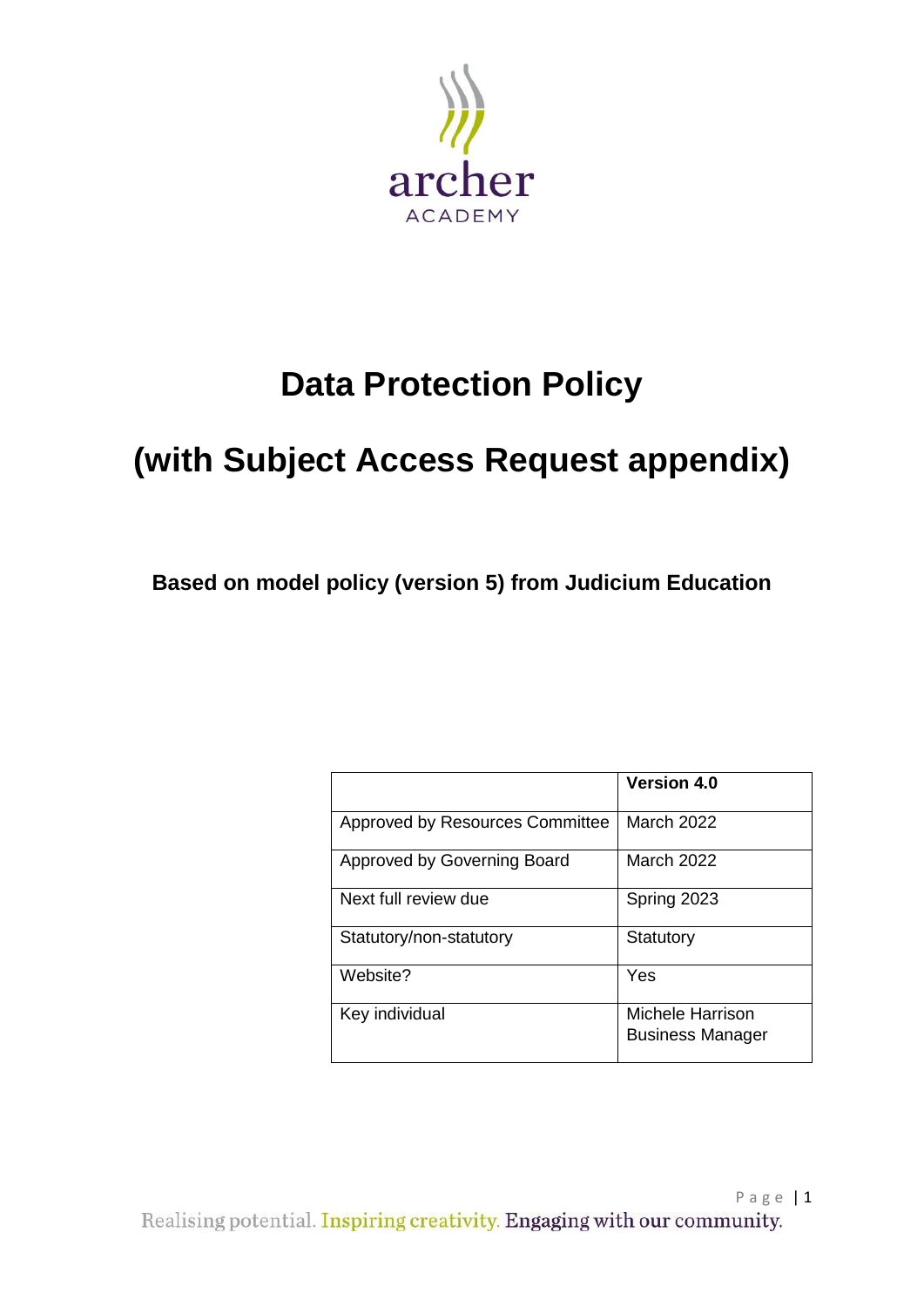# **Contents**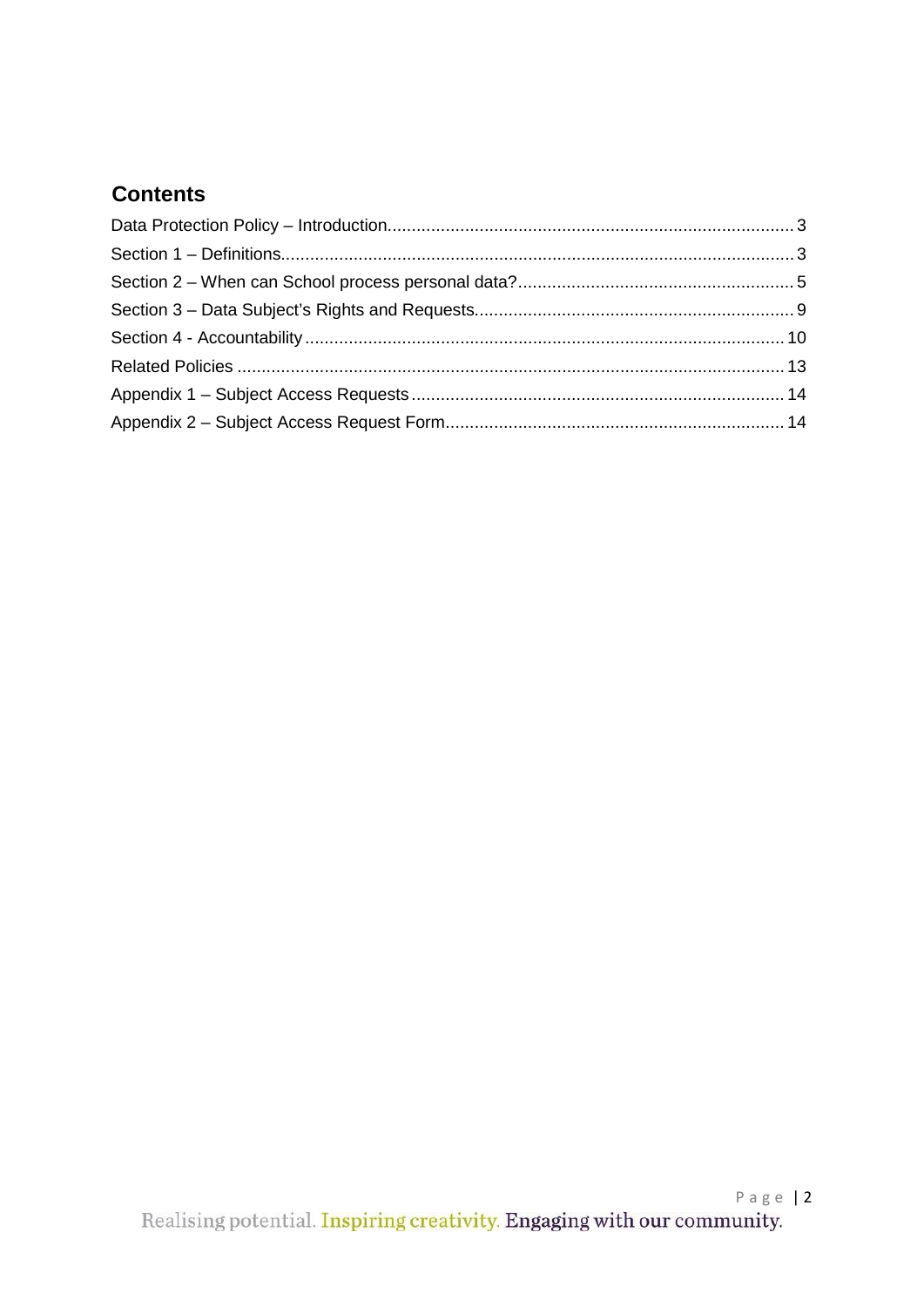# Data Protection Policy – Introduction

#### **Introduction**

The UK General Data Protection Regulation (UK GDPR) ensures a balance between an individual's rights to privacy and the lawful processing of personal data undertaken by organisations in the course of their business. It aims to protect the rights of individuals about whom data is obtained, stored, processed or supplied and requires that organisations take appropriate security measures against unauthorised access, alteration, disclosure or destruction of personal data.

The School will protect and maintain a balance between data protection rights in accordance with the UK GDPR. This policy sets out how we handle the personal data of our students, parents, suppliers, employees, workers and other third parties.

This policy does not form part of any individual's terms and conditions of employment with the School and is not intended to have contractual effect. Changes to data protection legislation will be monitored and further amendments may be required to this policy in order to remain compliant with legal obligations.

All members of staff are required to familiarise themselves with its content and comply with the provisions contained in it. Breach of this policy will be treated as a disciplinary offence which may result in disciplinary action under the School's Disciplinary Policy and Procedure up to and including summary dismissal depending on the seriousness of the breach.

Section 1 – Definitions

#### **Personal data**

Personal data is any information relating to an individual where the individual can be identified (directly or indirectly) from that data alone or in combination with other identifiers we possess or can reasonably access. This includes special category data and pseudonymised personal data but excludes anonymous data or data that has had the identity of an individual permanently removed.

Personal data can be factual (for example, a name, email address, location or date of birth) or an opinion about that person's actions or behaviour.

Personal data will be stored either electronically or as part of a structured manual filing system in such a way that it can be retrieved automatically by reference to the individual or criteria relating to that individual.

#### **Special Category Data**

Previously termed "Sensitive Personal Data", Special Category Data is similar by definition and refers to data concerning an individual Data Subject's racial or ethnic origin, political or religious beliefs, trade union membership, physical and mental health, sexuality, biometric or genetic data and personal data relating to criminal offences and convictions.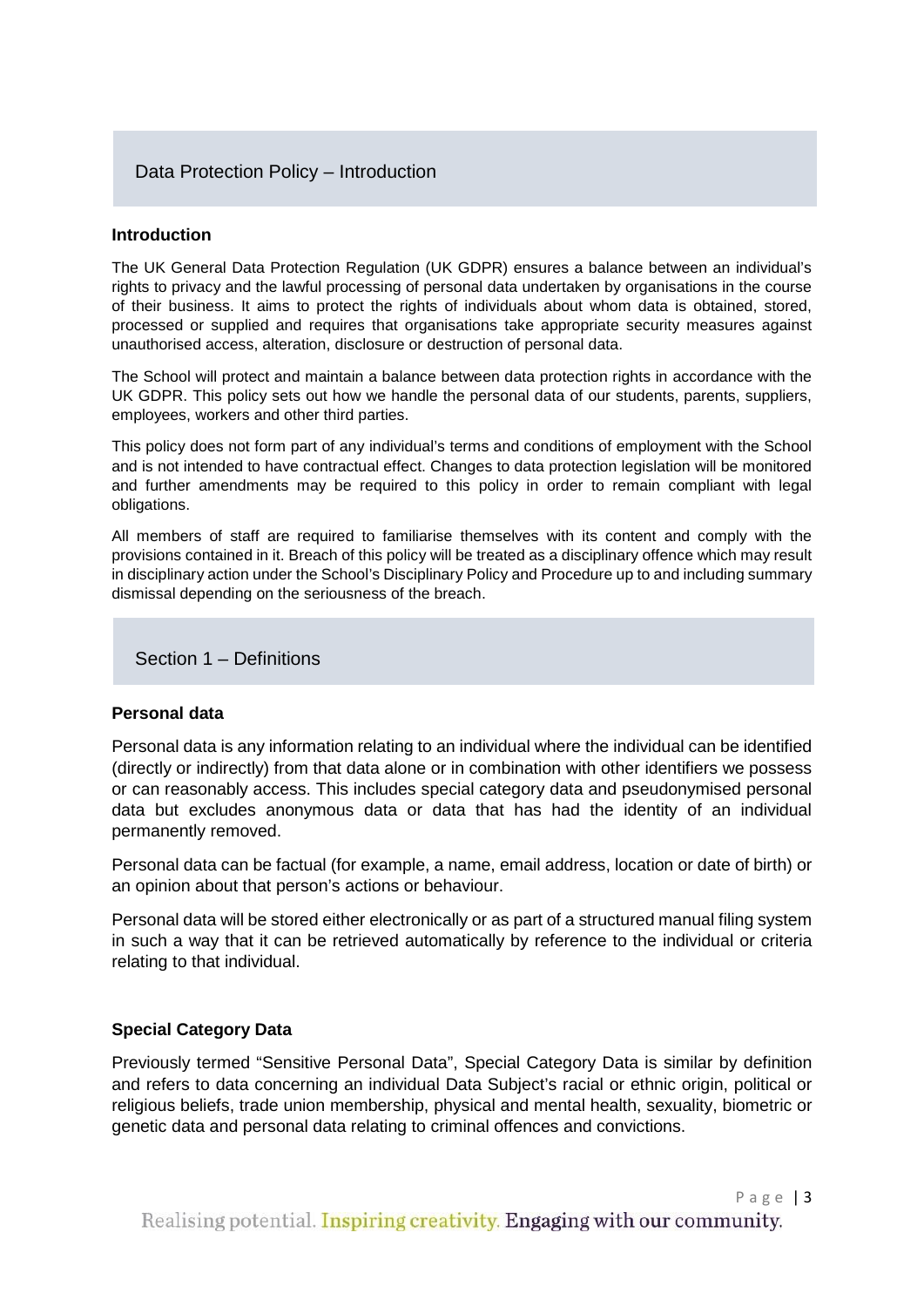# **Data Subject**

An individual about whom such information is stored is known as the Data Subject. It includes but is not limited to employees.

#### **Data Controller**

The organisation storing and controlling such information, the Archer Academy, is referred to as the Data Controller.

#### **Processing**

Processing data involves any activity that involves the use of personal data. This includes but is not limited to: obtaining, recording or holding data or carrying out any operation or set of operations on that data such as organisation, amending, retrieving, using, disclosing, erasing or destroying it. Processing also includes transmitting or transferring personal data to third parties.

# **Automated Processing**

Any form of automated processing of personal data consisting of the use of personal data to evaluate certain personal aspects relating to an individual, in particular to analyse or predict aspects concerning that individual's performance at work, economic situation, health, personal preferences, interests, reliability, behaviour, location or movements.

An example of automated processing includes profiling and automated decision making. Automatic decision making is when a decision is made which is based solely on automated processing (without human intervention) which produces legal effects or significantly affects an individual. Automated decision making is prohibited except in exceptional circumstances.

#### **Data Protection Impact Assessment (DPIA)**

DPIAs are a tool used to identify risks in data processing activities with a view to reducing them.

#### **Criminal Records Information**

This refers to personal information relating to criminal convictions and offences, allegations, proceedings, and related security measures.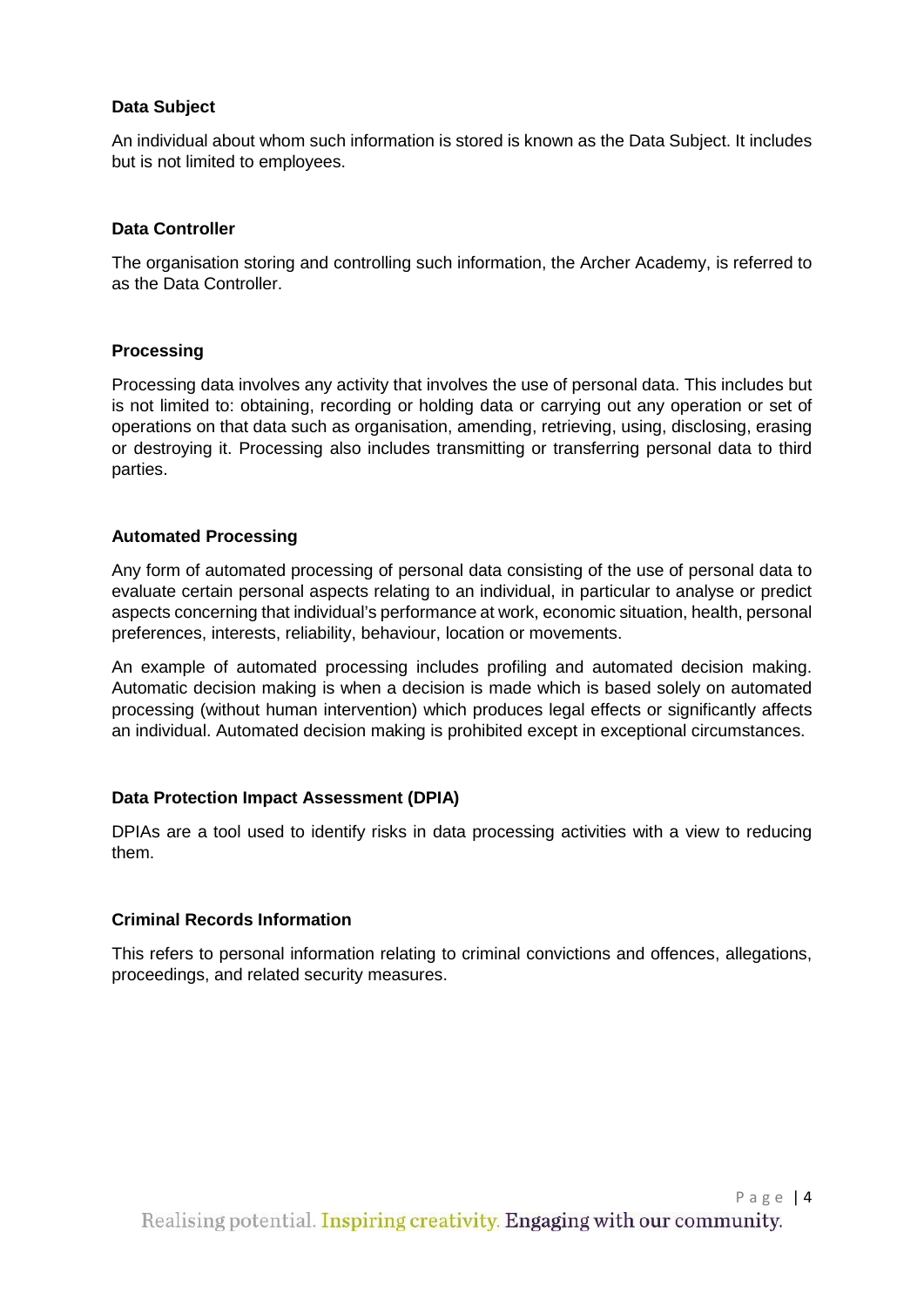# Section 2 – When can School process personal data?

#### **Data Protection Principles**

The School are responsible for and adhere to the principles relating to the processing of personal data as set out in the UK GDPR.

The principles the School must adhere to are set out below.

# **Principle 1: Personal data must be processed lawfully, fairly and in a transparent manner**

The School only collect, process and share personal data fairly and lawfully and for specified purposes. The School must have a specified purpose for processing personal data and special category data as set out in the UK GDPR.

Before the processing starts for the first time we will review the purposes of the particular processing activity and select the most appropriate lawful basis for that processing. We will then regularly review those purposes whilst processing continues in order to satisfy ourselves that the processing is necessary for the purpose of the relevant lawful basis (i.e. that there is no other reasonable way to achieve that purpose).

#### *Personal Data*

The School may only process a data subject's personal data if one of the following fair processing conditions are met: -

- The data subject has given their consent;
- The processing is necessary for the performance of a contract with the data subject or for taking steps at their request to enter into a contract;
- To protect the data subject's vital interests;
- To meet our legal compliance obligations (other than a contractual obligation);
- To perform a task in the public interest or in order to carry out official functions as authorised by law;
- For the purposes of the School's legitimate interests where authorised in accordance with data protection legislation. This is provided that it would not prejudice the rights and freedoms or legitimate interests of the data subject.

#### *Special Category Data*

The School may only process special category data if they are entitled to process personal data (using one of the fair processing conditions above) AND one of the following conditions are met: -

• The data subject has given their explicit consent;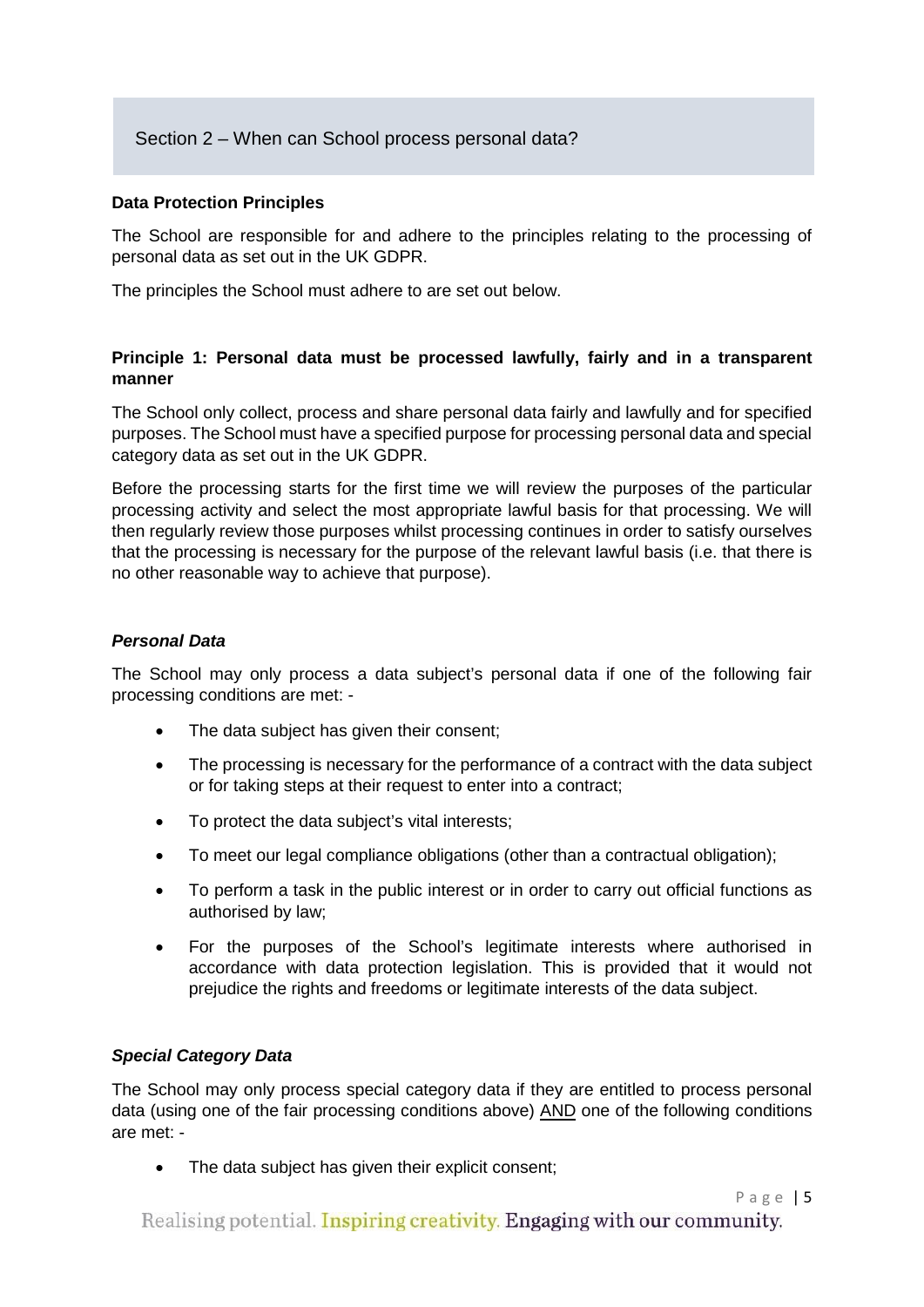- The processing is necessary for the purposes of exercising or performing any right or obligation which is conferred or imposed on the School in the field of employment law, social security law or social protection law. This may include, but is not limited to, dealing with sickness absence, dealing with disability and making adjustments for the same, arranging private health care insurance and providing contractual sick pay;
- To protect the data subject's vital interests;
- To meet our legal compliance obligations (other than a contractual obligation);
- Where the data has been made public by the data subject;
- To perform a task in the substantial public interest or in order to carry out official functions as authorised by law;
- Where it is necessary for the purposes of preventive or occupational medicine, for the assessment of the working capacity of the employee, medical diagnosis, the provision of health or social care or treatment or the management of health or social care systems and services;
- Where it is necessary for reasons of public interest in the area of public health;
- The processing is necessary for archiving, statistical or research purposes.

The School identifies and documents the legal grounds being relied upon for each processing activity.

# *Consent*

Where the School relies on consent as a fair condition for processing (as set out above), it will adhere to the requirements set out in the UK GDPR.

Consent must be freely given, specific, informed and be an unambiguous indication of the data subject's wishes by which they signify agreement to the processing of personal data relating to them. Explicit consent requires a very clear and specific statement to be relied upon (i.e. more than just mere action is required).

A data subject will have consented to processing of their personal data if they indicate agreement clearly either by a statement or positive action to the processing. Consent requires affirmative action so silence, pre-ticked boxes or inactivity will not amount to valid consent.

Data subjects must be easily able to withdraw consent to processing at any time and withdrawal must be promptly honoured.

If explicit consent is required, the School will normally seek another legal basis to process that data. However, if explicit consent is required, the data subject will be provided with full information in order to provide explicit consent.

The School will keep records of consents obtained in order to demonstrate compliance with consent requirements under the UK GDPR.

# **Principle 2: Personal data must be collected only for specified, explicit and legitimate purposes**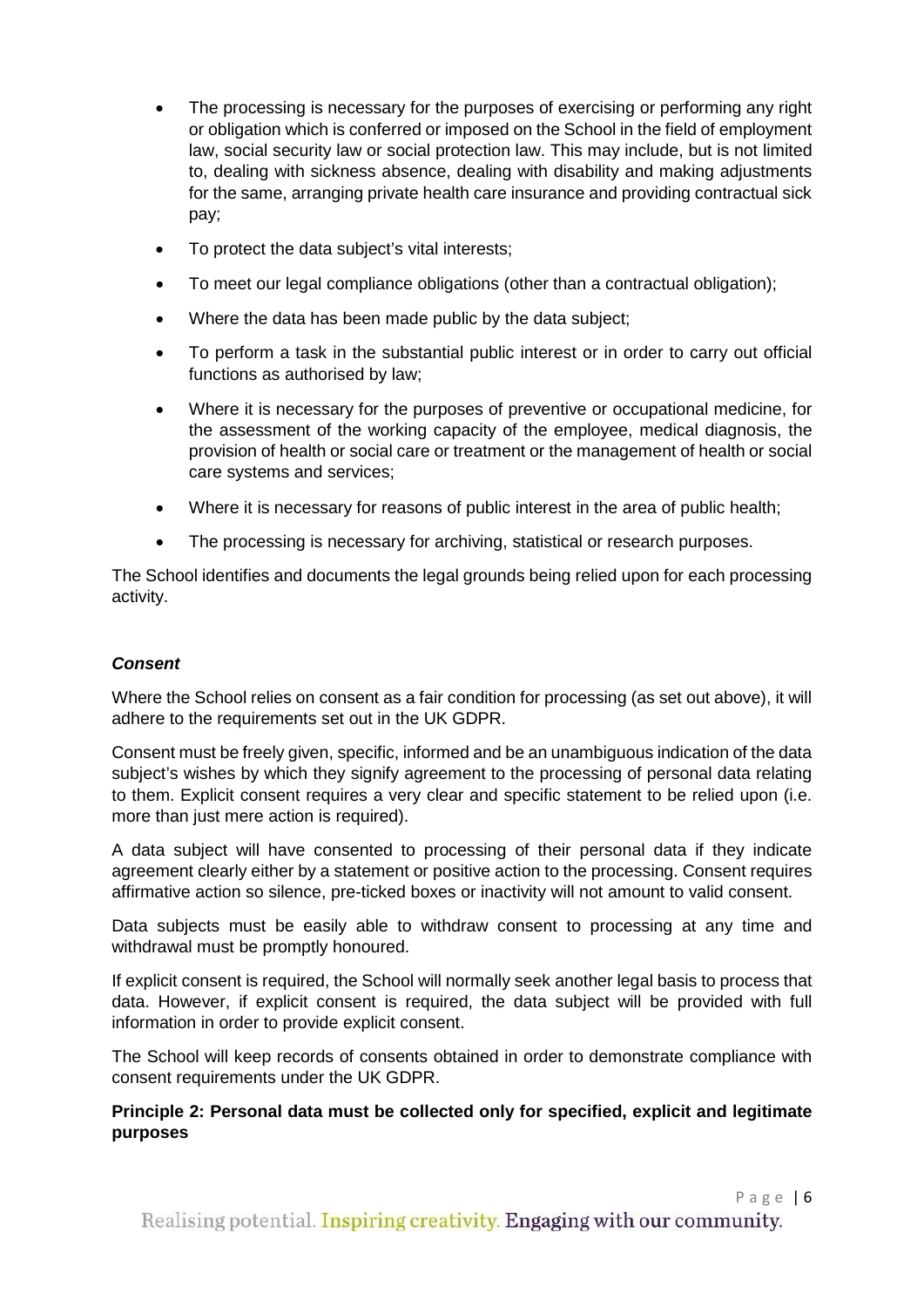Personal data will not be processed in any matter that is incompatible with the legitimate purposes.

The School will not use personal data for new, different or incompatible purposes from that disclosed when it was first obtained unless we have informed the data subject of the new purpose (and they have consented where necessary).

#### **Principle 3: Personal data must be adequate, relevant and limited to what is necessary in relation to the purposes for which it is processed**

The School will only process personal data when our obligations and duties require us to. We will not collect excessive data and ensure any personal data collected is adequate and relevant for the intended purposes.

When personal data is no longer needed for specified purposes, the School shall delete or anonymise the data. Please refer to the School's Data Retention Policy for further guidance.

#### **Principle 4: Personal data must be accurate and, where necessary, kept up to date**

The School will endeavour to correct or delete any inaccurate data being processed by checking the accuracy of the personal data at the point of collection and at regular intervals afterwards. We will take all reasonable steps to destroy or amend inaccurate or out of date personal data.

Data subjects also have an obligation to ensure that their data is accurate, complete, up to date and relevant. Data subjects have the right to request rectification to incomplete or inaccurate data held by the School.

#### **Principle 5: Personal data must not be kept in a form which permits identification of data subjects for longer than is necessary for the purposes for which the data is processed**

Legitimate purposes for which the data is being processed may include satisfying legal, accounting or reporting requirements. The School will ensure that they adhere to legal timeframes for retaining data.

We will take reasonable steps to destroy or erase from our systems all personal data that we no longer require. We will also ensure that data subjects are informed of the period for which data is stored and how that period is determined in our privacy notices.

Please refer to the School's Data Retention Policy for further details about how the School retains and removes data.

**Principle 6: Personal data must be processed in a manner that ensures its security using appropriate technical and organisational measures to protect against unauthorised or unlawful processing and against accidental loss, destruction or damage**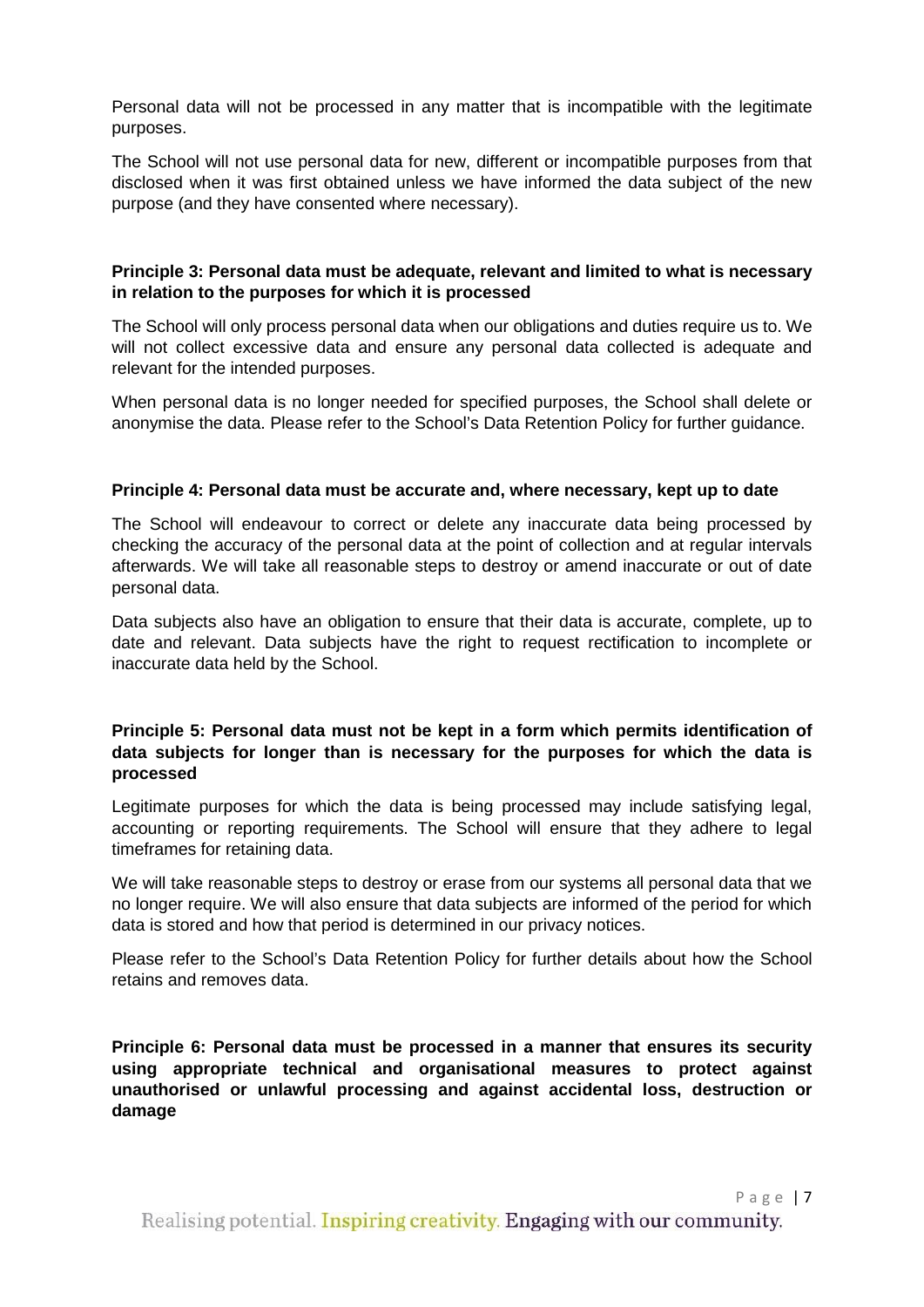In order to assure the protection of all data being processed, the School will develop, implement and maintain reasonable safeguard and security measures. This includes using measures such as: -

- Encryption;
- Pseudonymisation (this is where the School replaces information that directly or indirectly identifies an individual with one or more artificial identifiers or pseudonyms so that the person to whom the data relates cannot be identified without the use of additional information which is meant to be kept separately and secure);
- Ensuring authorised access on both hard copy and electronic files (i.e. that only people who have a need to know the personal data are authorised to access it);
- Adhering to confidentiality principles;
- Ensuring personal data is accurate and suitable for the process for which it is processed.

The School follow procedures and technologies to ensure security and will regularly evaluate and test the effectiveness of those safeguards to ensure security in processing personal data.

The School will only transfer personal data to third party service providers who agree to comply with the required policies and procedures and agree to put adequate measures in place.

Full details on the School's security measures are set out in the School's Information Security Policy.

# *Sharing Personal Data*

The School will generally not share personal data with third parties unless certain safeguards and contractual arrangements have been put in place. The following points will be considered:

- Whether the third party has a need to know the information for the purposes of providing the contracted services;
- Whether sharing the personal data complies with the privacy notice that has been provided to the data subject and, if required, the data subject's consent has been obtained;
- Whether the third party has agreed to comply with the required data security standards, policies and procedures and implemented adequate security measures;
- Whether the transfer complies with any applicable cross border transfer restrictions; and
- Whether a fully executed written contract that contains UK GDPR approved third party clauses has been obtained.

There may be circumstances where the School is required either by law or in the best interests of our students, parents or staff to pass information onto external authorities, for example, the Local Authority, Ofsted or the department of health. These authorities are up to date with data protection law and have their own policies relating to the protection of any data that they receive or collect.

The intention to share data relating to individuals to an organisation outside of the School shall be clearly defined within written notifications including details and the basis for sharing the data.

Page | 8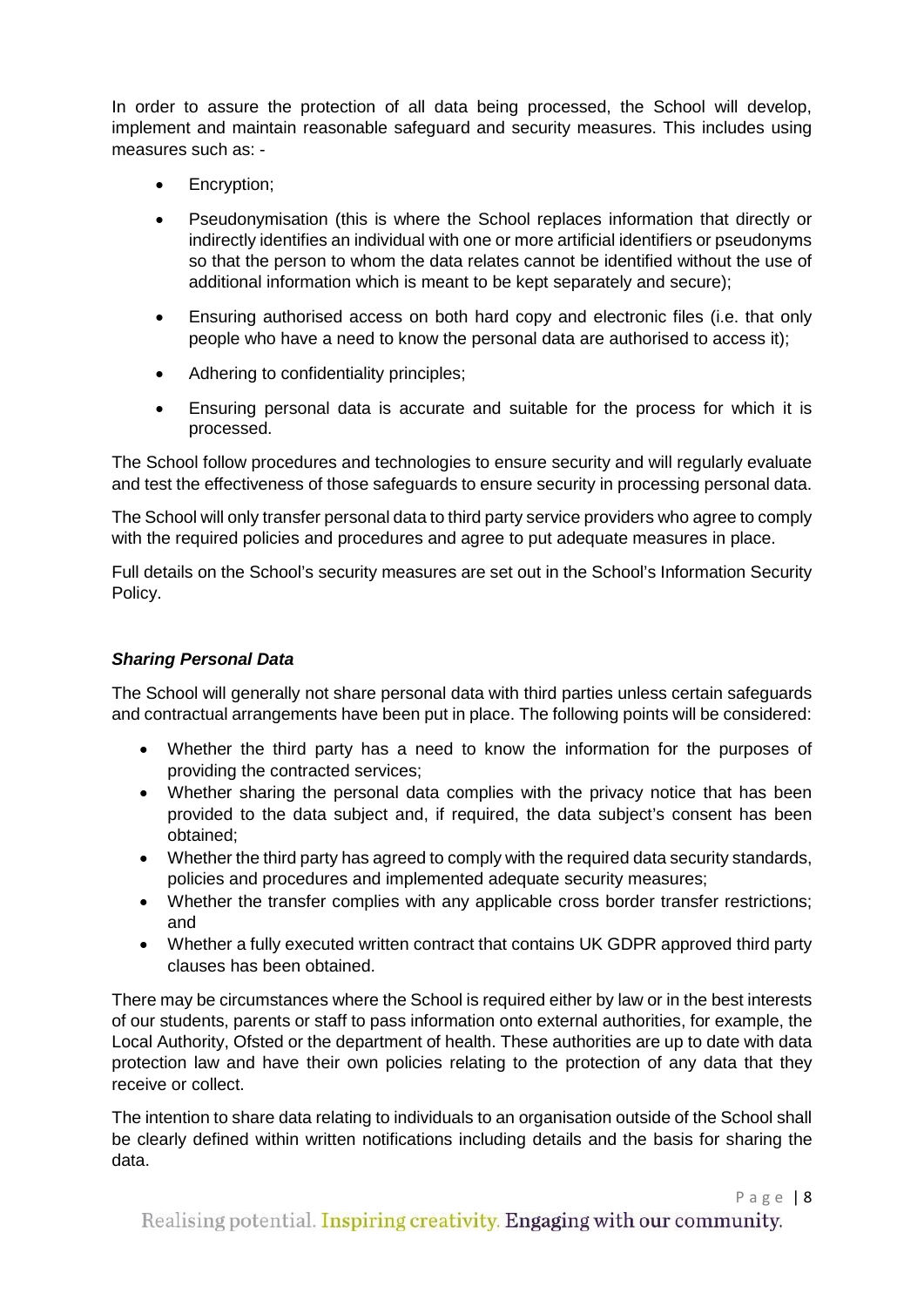# *Transfer of Data Outside the European Economic Area (EEA)*

The UK GDPR restricts data transfers to countries outside the EEA in order to ensure that the level of data protection afforded to individuals by the UK GDPR is not undermined.

The School will not transfer data to another country outside of the EEA without appropriate safeguards being in place and in compliance with the UK GDPR. All staff must comply with the School's guidelines on transferring data outside of the EEA. For the avoidance of doubt, a transfer of data to another country can occur when you transmit, send, view or access that data in that particular country.

# *Transfer of Data Outside the UK*

The School may transfer personal information outside the UK and/or to international organisations on the basis that the country, territory or organisation is designated as having an adequate level of protection. Alternatively, the organisation receiving the information has provided adequate safeguards by way of binding corporate rules, Standard Contractual Clauses or compliance with an approved code of conduct.

Section 3 – Data Subject's Rights and Requests

Personal data must be made available to data subjects as set out within this policy and data subjects must be allowed to exercise certain rights in relation to their personal data. The rights data subjects have in relation to how the School handle their personal data are set out below: -

- (a) (Where consent is relied upon as a condition of processing) To withdraw consent to processing at any time;
- (b) Receive certain information about the School's processing activities;
- (c) Request access to their personal data that we hold (see "Subject Access Requests" at Appendix 1);
- (d) Prevent our use of their personal data for marketing purposes;
- (e) Ask us to erase personal data if it is no longer necessary in relation to the purposes for which it was collected or processed or to rectify inaccurate data or to complete incomplete data;
- (f) Restrict processing in specific circumstances;
- (g) Challenge processing which has been justified on the basis of our legitimate interests or in the public interest;
- (h) Request a copy of an agreement under which personal data is transferred outside of the EEA;
- (i) Object to decisions based solely on automated processing;
- (j) Prevent processing that is likely to cause damage or distress to the data subject or anyone else;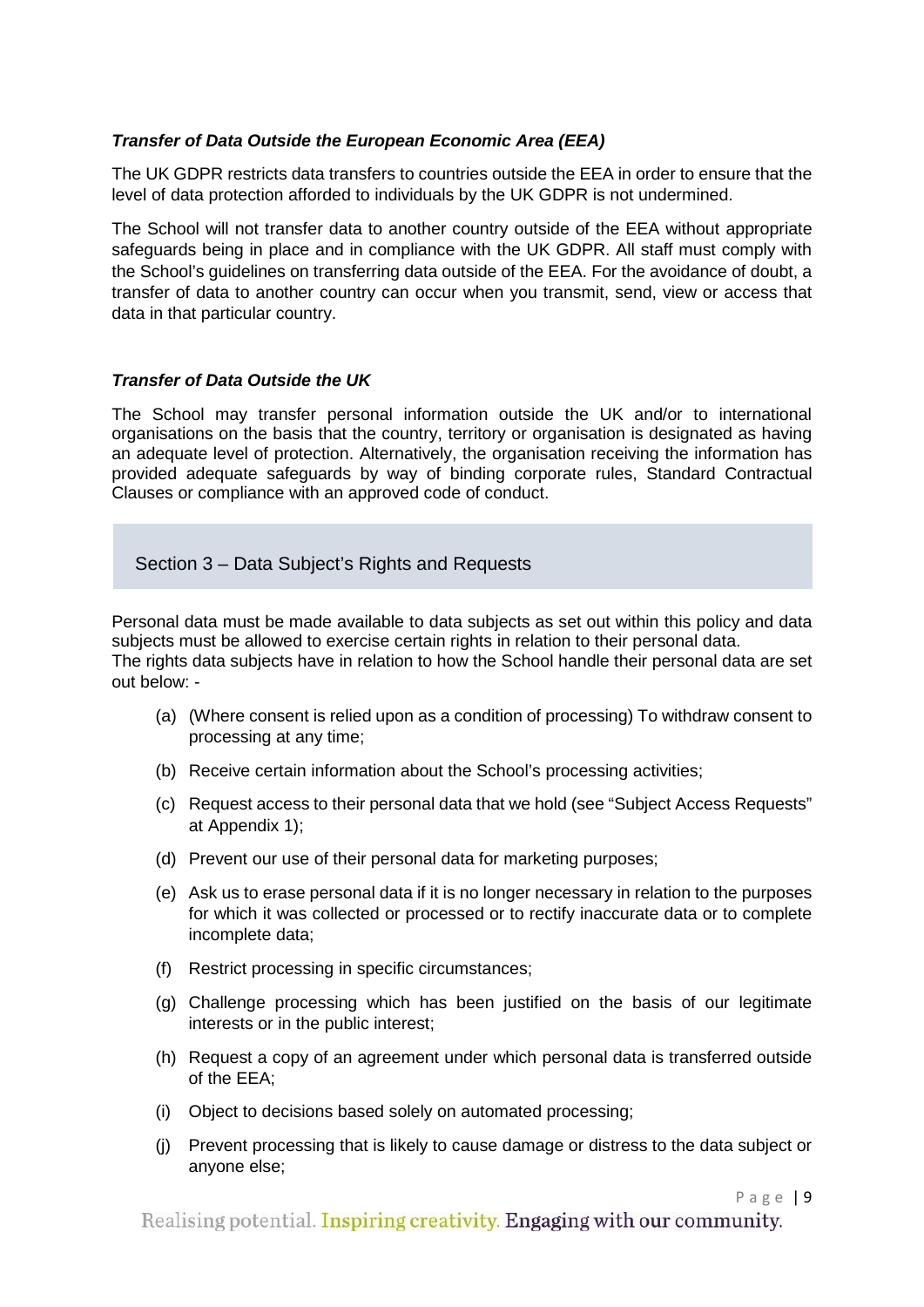- (k) Be notified of a personal data breach which is likely to result in high risk to their rights and freedoms;
- (l) Make a complaint to the supervisory authority; and
- (m) In limited circumstances, receive or ask for their personal data to be transferred to a third party in a structured, commonly used and machine readable format.

If any request is made to exercise the rights above, it is a requirement for the relevant staff member within the School to verify the identity of the individual making the request.

# *Direct Marketing*

The School are subject to certain rules and privacy laws when marketing. For example, a data subject's prior consent will be required for electronic direct marketing (for example, by email, text or automated calls).

The School will explicitly offer individuals the opportunity to object to direct marketing and will do so in an intelligible format which is clear for the individual to understand. The School will promptly respond to any individual objection to direct marketing.

# *Employee Obligations*

Employees may have access to the personal data of other members of staff, suppliers, parents or students of the School in the course of their employment or engagement. If so, the School expects those employees to help meet the School's data protection obligations to those individuals. Specifically, you must: -

- Only access the personal data that you have authority to access, and only for authorised purposes;
- Only allow others to access personal data if they have appropriate authorisation;
- Keep personal data secure (for example, by complying with rules on access to school premises, computer access, password protection and secure file storage and destruction as detailed in the school's Information Security Policy.
- Not remove personal data or devices containing personal data from the School premises unless appropriate security measures are in place (such as pseudonymisation, encryption, password protection) to secure the information;
- Not store personal information on local drives.

# Section 4 - Accountability

The School will ensure compliance with data protection principles by implementing appropriate technical and organisational measures. We are responsible for and demonstrate accountability with the UK GDPR principles.

The School have taken the following steps to ensure and document UK GDPR compliance:-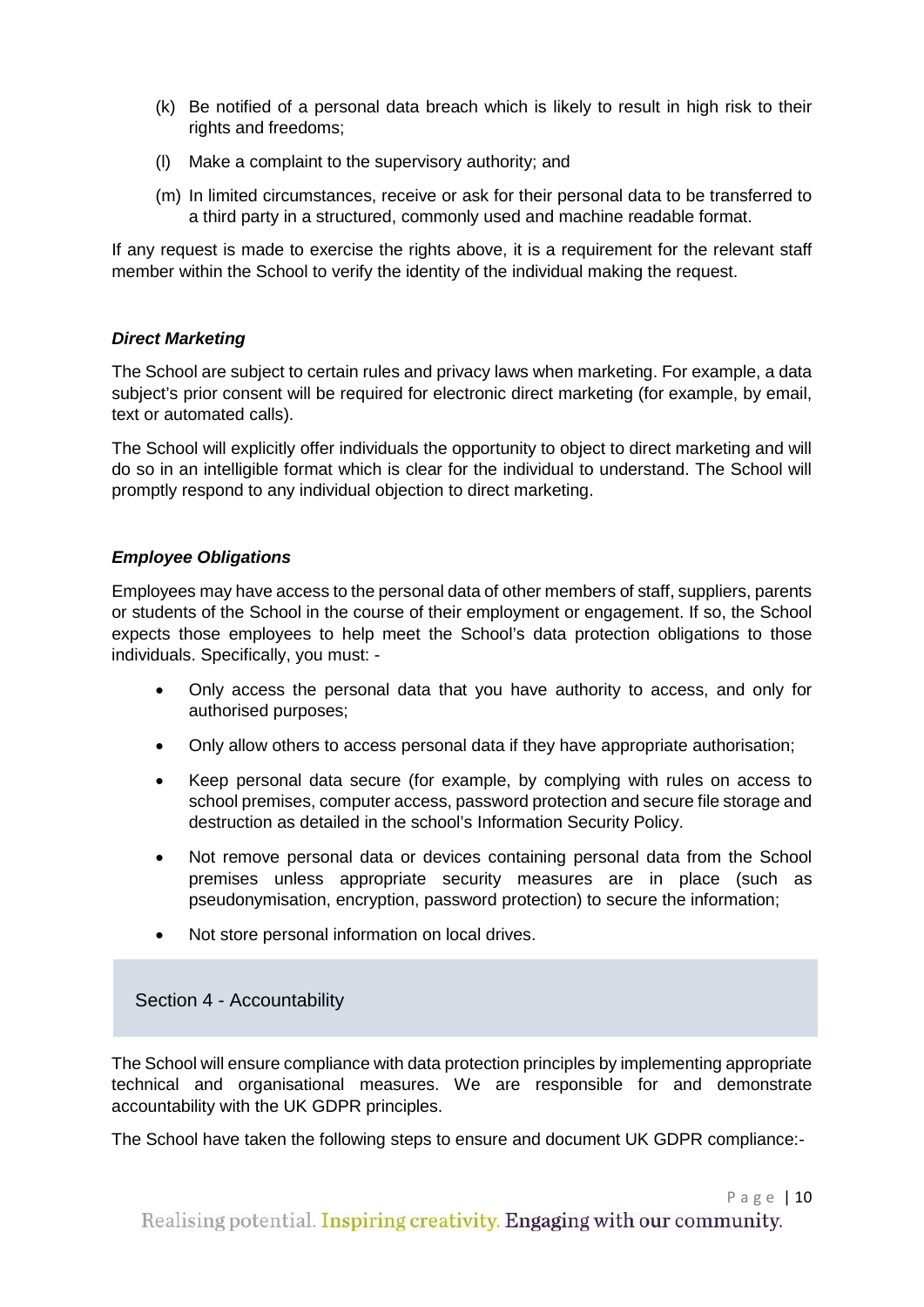# **Data Protection Officer (DPO)**

Please find below details of the School's Data Protection Officer: -

Data Protection Officer: Judicium Consulting Limited Address: 72 Cannon Street, London, EC4N 6AE Email: [dataservices@judicium.com](mailto:dataservices@judicium.com) Web: www.judiciumeducation.co.uk Telephone: 0203 326 9174 Lead Contact: Craig Stilwell

The DPO is responsible for overseeing this Data Protection Policy and developing data-related policies and guidelines.

Please contact the DPO with any questions about the operation of this Data Protection Policy or the UK GDPR or if you have any concerns that this policy is not being or has not been followed. In particular, you must always contact the DPO in the following circumstances: -

- (a) If you are unsure of the lawful basis being relied on by the School to process personal data;
- (b) If you need to rely on consent as a fair reason for processing (please see below the section on consent for further detail);
- (c) If you need to draft privacy notices or fair processing notices;
- (d) If you are unsure about the retention periods for the personal data being processed, but would refer you to the School's Data Retention Policy in the first instance;
- (e) If you are unsure about what security measures need to be put in place to protect personal data;
- (f) If there has been a personal data breach and would refer you to the procedure set out in the School's Data Breach Policy;
- (g) If you are unsure on what basis to transfer personal data outside the EEA;
- (h) If you need any assistance dealing with any rights invoked by a data subject;
- (i) Whenever you are engaging in a significant new (or a change in) processing activity which is likely to require a data protection impact assessment or if you plan to use personal data for purposes other than what it was collected for;
- (j) If you plan to undertake any activities involving automated processing or automated decision making;
- (k) If you need help complying with applicable law when carrying out direct marketing activities;
- (l) If you need help with any contracts or other areas in relation to sharing personal data with third parties.

#### **Personal Data Breaches**

The UK GDPR requires the School to notify any applicable personal data breach to the Information Commissioner's Office (ICO).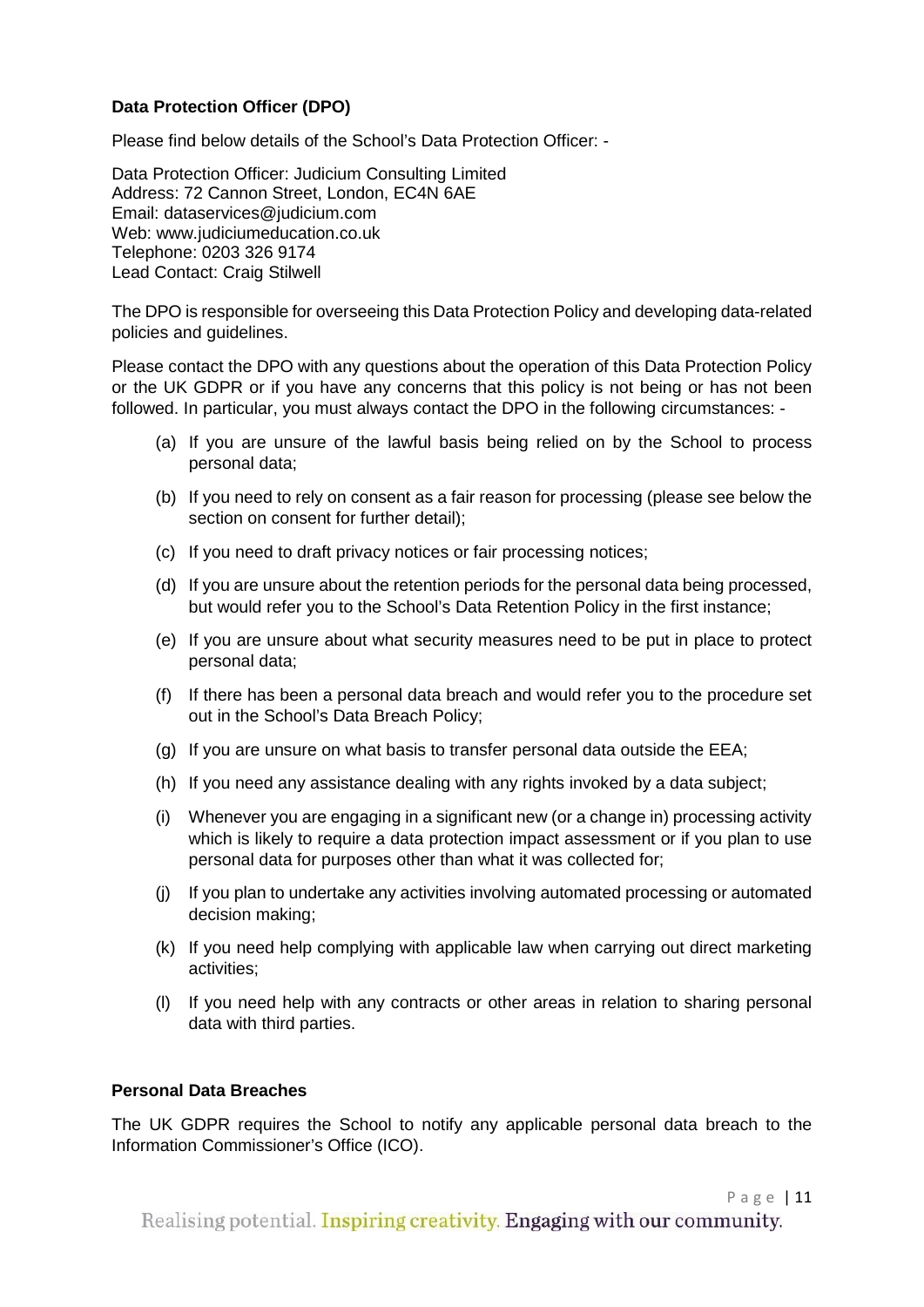We have put in place procedures to deal with any suspected personal data breach and will notify data subjects or any applicable regulator where we are legally required to do so.

If you know or suspect that a personal data breach has occurred, do not attempt to investigate the matter yourself. Immediately contact the person designated as the key point of contact for personal data breaches, who is Michele Harrison, or your DPO.

# **Transparency and Privacy Notices**

The School will provide detailed, specific information to data subjects. This information will be provided through the School's privacy notices which are concise, transparent, intelligible, easily accessible and in clear and plain language so that a data subject can easily understand them. The School's privacy notices are tailored to suit the data subject and set out information about how the School use their data.

Whenever we collect personal data directly from data subjects, including for human resources or employment purposes, we will provide the data subject with all the information required by the UK GDPR. This includes the identity of the Data Protection Officer, the School's contact details, how and why we will use, process, disclose, protect and retain personal data. This information will be provided within our privacy notices.

When personal data is collected indirectly (for example, from a third party or a publicly available source), where appropriate, we will provide the data subject with the above information as soon as possible after receiving the data. The School will also confirm whether that third party has collected and processed data in accordance with the UK GDPR.

Notifications shall be in accordance with ICO guidance and, where relevant, be written in a form understandable by those defined as "children" under the UK GDPR.

# **Privacy By Design**

The School adopt a privacy by design approach to data protection to ensure that we adhere to data compliance and to implement technical and organisational measures in an effective manner.

Privacy by design is an approach that promotes privacy and data protection compliance from the start. To help us achieve this, the School takes into account the nature and purposes of the processing, any cost of implementation and any risks to rights and freedoms of data subjects when implementing data processes.

# **Data Protection Impact Assessments (DPIAs)**

In order to achieve a privacy by design approach, the School conduct DPIAs for any new technologies or programmes being used by the School which could affect the processing of personal data. In any event, the School carries out DPIAs when required by the UK GDPR in the following circumstances: -

- For the use of new technologies (programs, systems or processes) or changing technologies;
- For the use of automated processing;
- For large scale processing of special category data; and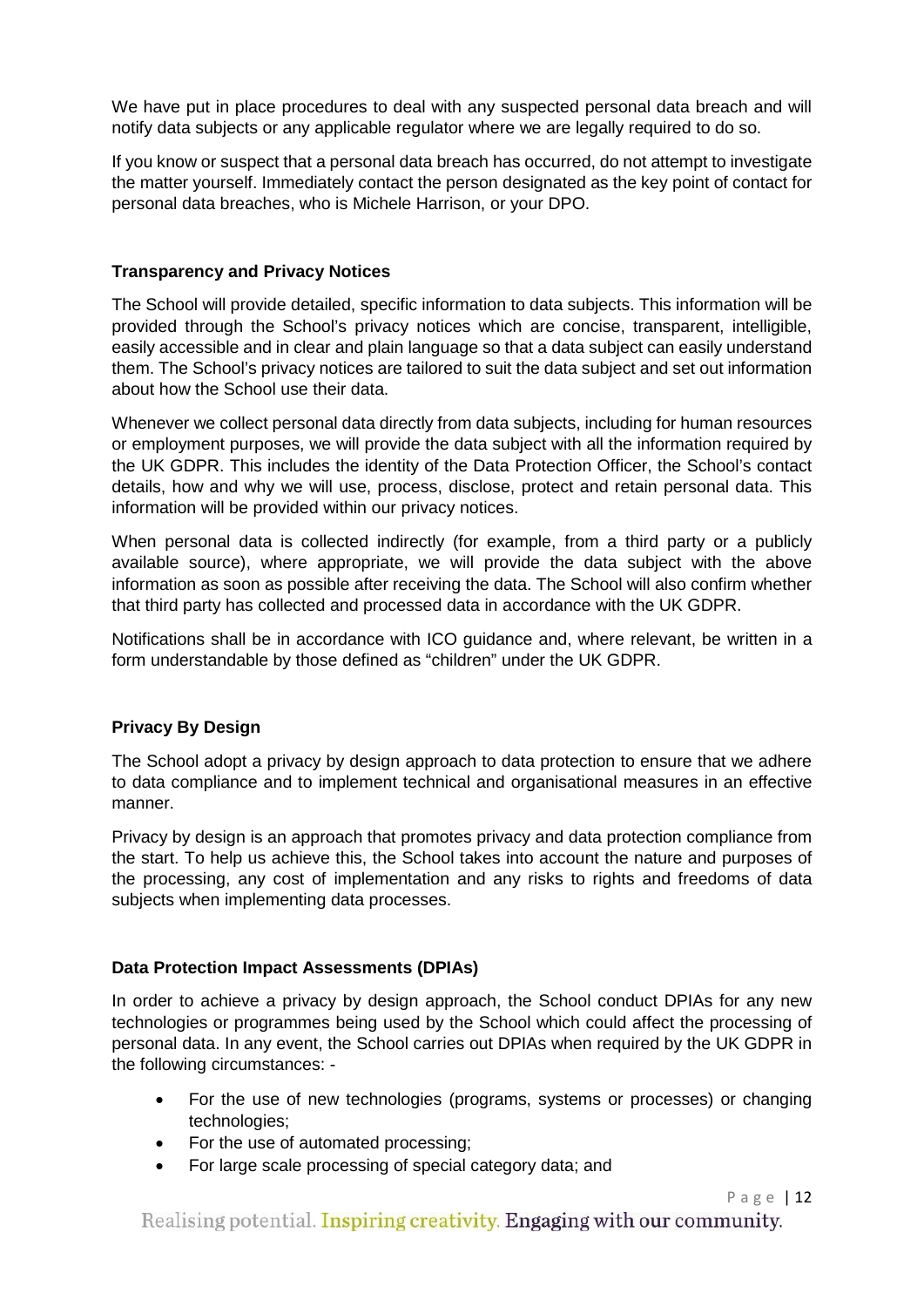• For large scale, systematic monitoring of a publicly accessible area (through the use of CCTV).

Our DPIAs contain: -

- A description of the processing, its purposes and any legitimate interests used;
- An assessment of the necessity and proportionality of the processing in relation to its purpose;
- An assessment of the risk to individuals; and
- The risk mitigation measures in place and demonstration of compliance.

# **Record Keeping**

The School are required to keep full and accurate records of our data processing activities. These records include: -

- The name and contact details of the School:
- The name and contact details of the Data Protection Officer:
- Descriptions of the types of personal data used;
- Description of the data subjects;
- Details of the School's processing activities and purposes;
- Details of any third party recipients of the personal data;
- Where personal data is stored;
- Retention periods; and
- Security measures in place.

# **Training**

The School will ensure all relevant personnel have undergone adequate training to enable them to comply with data privacy laws.

#### **Audit**

The School, through its Data Protection Officer, regularly test our data systems and processes in order to assess compliance. These are done through data audits which take place annually in order to review use of personal data.

#### Related Policies

Staff should refer to the following policies that are related to this Data Protection Policy: -

- Data Retention Policy
- Data Breach Policy
- CCTV Policy
- Acceptable ICT Use Policy
- Information Security Policy

These policies are also designed to protect personal data and can be found in the Policies section on T:\Docs.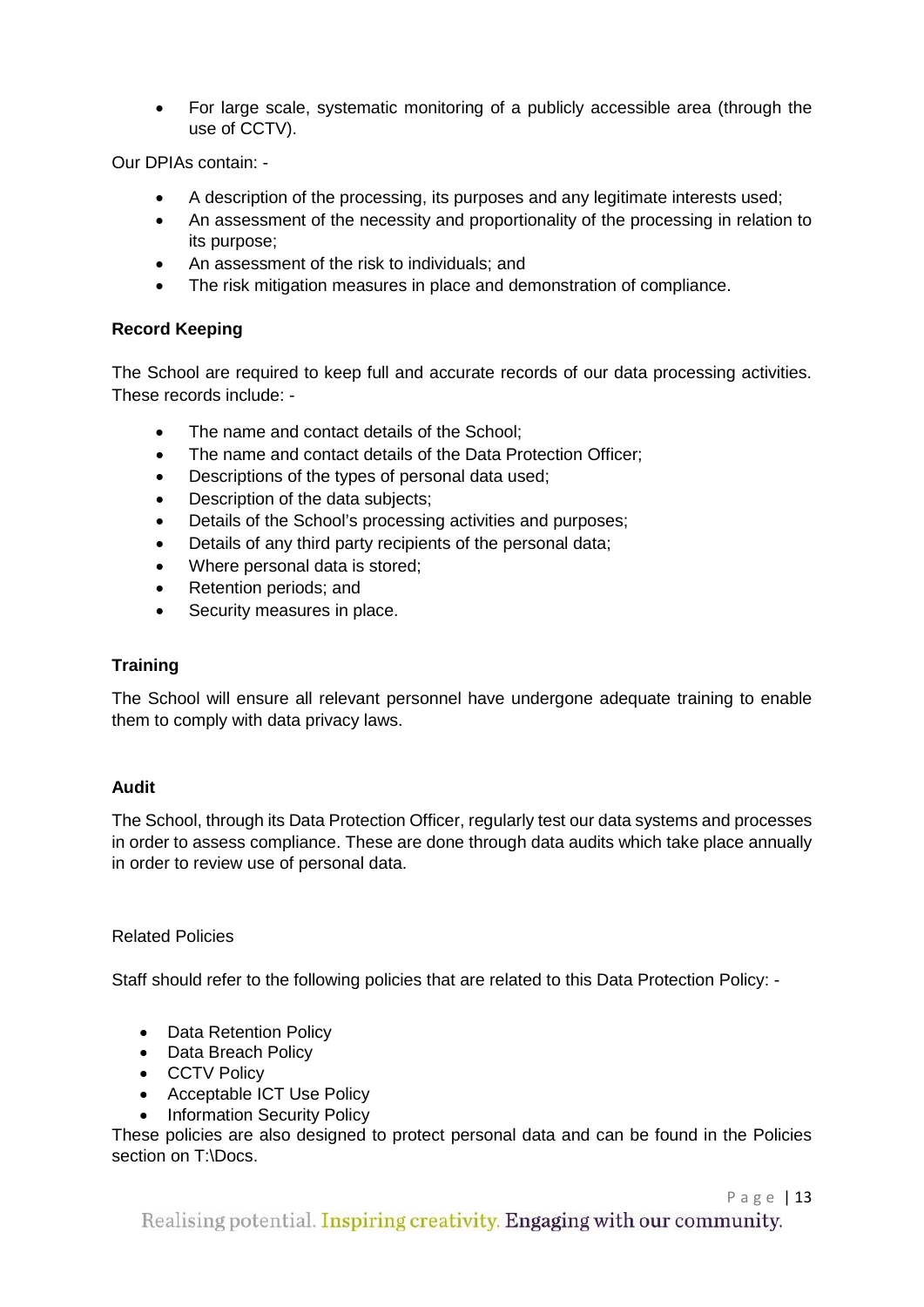# **Monitoring**

We will monitor the effectiveness of this and all of our policies and procedures and conduct a full review and update as appropriate.

Our monitoring and review will include looking at how our policies and procedures are working in practice to reduce the risks posed to the School.

# Appendix 1 – Subject Access Requests

Under Data Protection Law, Data Subjects have a general right to find out whether the School hold or process personal data about them, to access that data, and to be given supplementary information. This is known as the right of access, or the right to make a data subject access request (SAR). The purpose of the right is to enable the individual to be aware of, and verify, the lawfulness of the processing of personal data that the School are undertaking.

This appendix provides guidance for staff members on how data subject access requests should be handled, and for all individuals on how to make a SAR.

Failure to comply with the right of access under UK GDPR puts both staff and the School at potentially significant risk, and so the School takes compliance with this policy very seriously.

A Data Subject has the right to be informed by the School of the following: -

- (a) Confirmation that their data is being processed;
	- (b) Access to their personal data;
	- (c) A description of the information that is being processed;
	- (d) The purpose for which the information is being processed;
	- (e) The recipients/class of recipients to whom that information is or may be disclosed;
	- (f) Details of the School's sources of information obtained;
	- (g) In relation to any Personal Data processed for the purposes of evaluating matters in relation to the Data Subject that has constituted or is likely to constitute the sole basis for any decision significantly affecting him or her, to be informed of the logic of the Data Controller's decision making. Such data may include, but is not limited to, performance at work, creditworthiness, reliability and conduct; and
	- (h) Other supplementary information.

#### **How to recognise a subject access request**

A data subject access request is a request from an individual (or from someone acting with the authority of an individual, e.g. a solicitor or a parent making a request in relation to information relating to their child):

- for confirmation as to whether the School process personal data about him or her and, if so
- for access to that personal data
- and/or certain other supplementary information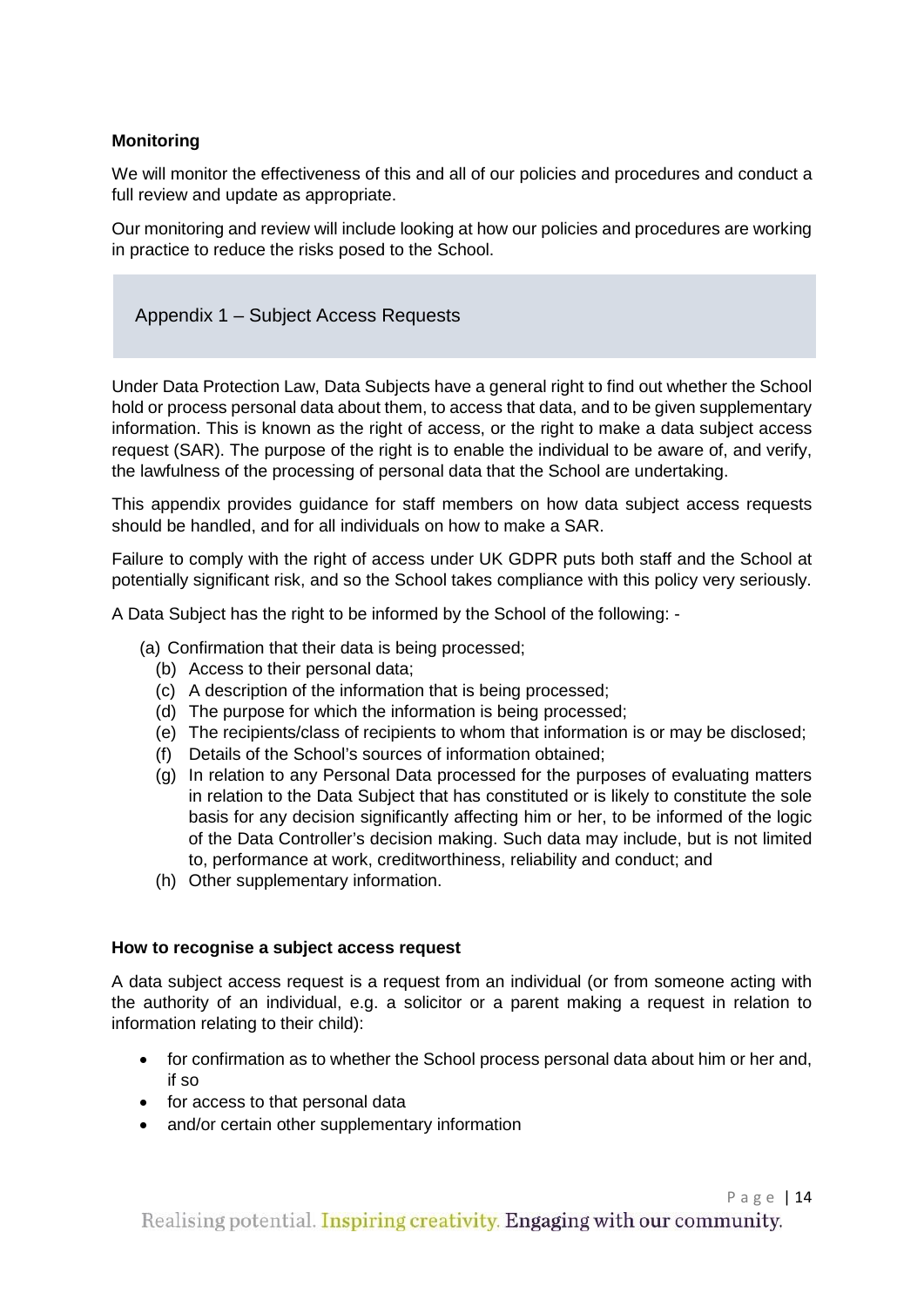A valid SAR can be both in writing (by letter, email, WhatsApp text) or verbally (e.g. during a telephone conversation). The request may refer to the UK GDPR and/or to 'data protection' and/or to 'personal data' but does not need to do so in order to be a valid request. For example, a letter which states 'please provide me with a copy of information that the School hold about me' will be a data subject access request and should be treated as such.

A data subject is generally only entitled to access their own personal data, and not information relating to other people.

#### **How to make a data subject access request**

Whilst there is no requirement to do so, we encourage any individuals who wish to make such a request to make the request in writing, detailing exactly the personal data being requested. This allows the School to easily recognise that you wish to make a data subject access request and the nature of your request. If the request is unclear/ vague we may be required to clarify the scope of the request which may in turn delay the start of the time period for dealing with the request.

# **What to do when you receive a data subject access request**

All data subject access requests should be immediately directed to Michele Harrison, Business Manager, either via the school office or by emailing [dpo@thearcheracademy.org.uk,](mailto:dpo@thearcheracademy.org.uk) who should contact Judicium as DPO in order to assist with the request and what is required. There are limited timescales within which the School must respond to a request and any delay could result in failing to meet those timescales, which could lead to enforcement action by the Information Commissioner's Office (ICO) and/or legal action by the affected individual without delay and failure to do so may result in disciplinary action taken.

# **Acknowledging the request**

When receiving a SAR the School shall acknowledge the request as soon as possible and inform the requester about the statutory deadline (of one calendar month) to respond to the request.

In addition to acknowledging the request, the School may ask for:

- proof of ID (if needed);
- further clarification about the requested information;
- if it is not clear where the information shall be sent, the School must clarify what address/email address to use when sending the requested information; and/or
- consent (if requesting third party data).

The School should work with their DPO in order to create the acknowledgment.

# **Verifying the identity of a requester or requesting clarification of the request**

Before responding to a SAR, the School will take reasonable steps to verify the identity of the person making the request. In the case of current employees, this will usually be

Page | 15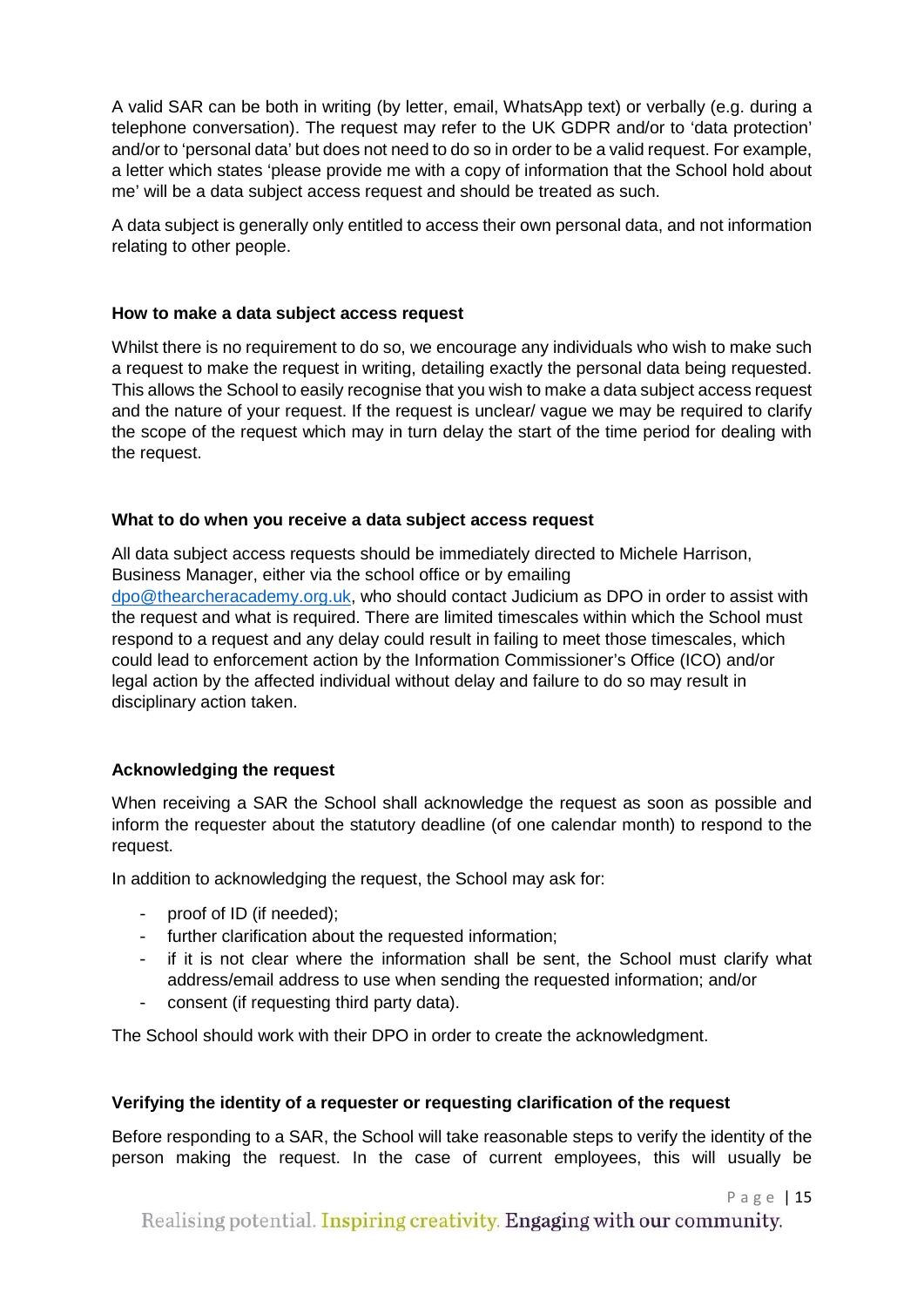straightforward. The School is entitled to request additional information from a requester in order to verify whether the requester is in fact who they say they are. Where the School has reasonable doubts as to the identity of the individual making the request, evidence of identity may be established by production of a passport, driving license, a recent utility bill with current address, birth/marriage certificate, credit card or a mortgage statement.

If an individual is requesting a large amount of data the School may ask the requester for more information for the purpose of clarifying the request, but the requester shall never be asked why the request has been made. The School shall let the requestor know as soon as possible where more information is needed before responding to the request.

In both cases, the period of responding begins when the additional information has been received. If the School do not receive this information, they will be unable to comply with the request.

# **Requests made by third parties or on behalf of children**

The school need to be satisfied that the third party making the request is entitled to act on behalf of the individual, but it is the third party's responsibility to provide evidence of this entitlement. This might be a written authority to make the request or it might be a more general power of attorney. The School may also require proof of identity in certain circumstances.

If the School is in any doubt or has any concerns as to providing the personal data of the data subject to the third party, then it should provide the information requested directly to the data subject. It is then a matter for the data subject to decide whether to share this information with any third party.

When requests are made on behalf of children, it is important to note that even if a child is too young to understand the implications of subject access rights, it is still the right of the child, rather than of anyone else such as a parent or guardian, to have access to the child's personal data. Before responding to a SAR for information held about a child, the School should consider whether the child is mature enough to understand their rights. If the school is confident that the child can understand their rights, then the School should usually respond directly to the child or seek their consent before releasing their information.

It shall be assessed if the child is able to understand (in broad terms) what it means to make a subject access request and how to interpret the information they receive as a result of doing so. When considering borderline cases, it should be taken into account, among other things:

- the child's level of maturity and their ability to make decisions like this;
- the nature of the personal data;
- any court orders relating to parental access or responsibility that may apply;
- any duty of confidence owed to the child or young person;
- any consequences of allowing those with parental responsibility access to the child's or young person's information. This is particularly important if there have been allegations of abuse or ill treatment;
- any detriment to the child or young person if individuals with parental responsibility cannot access this information; and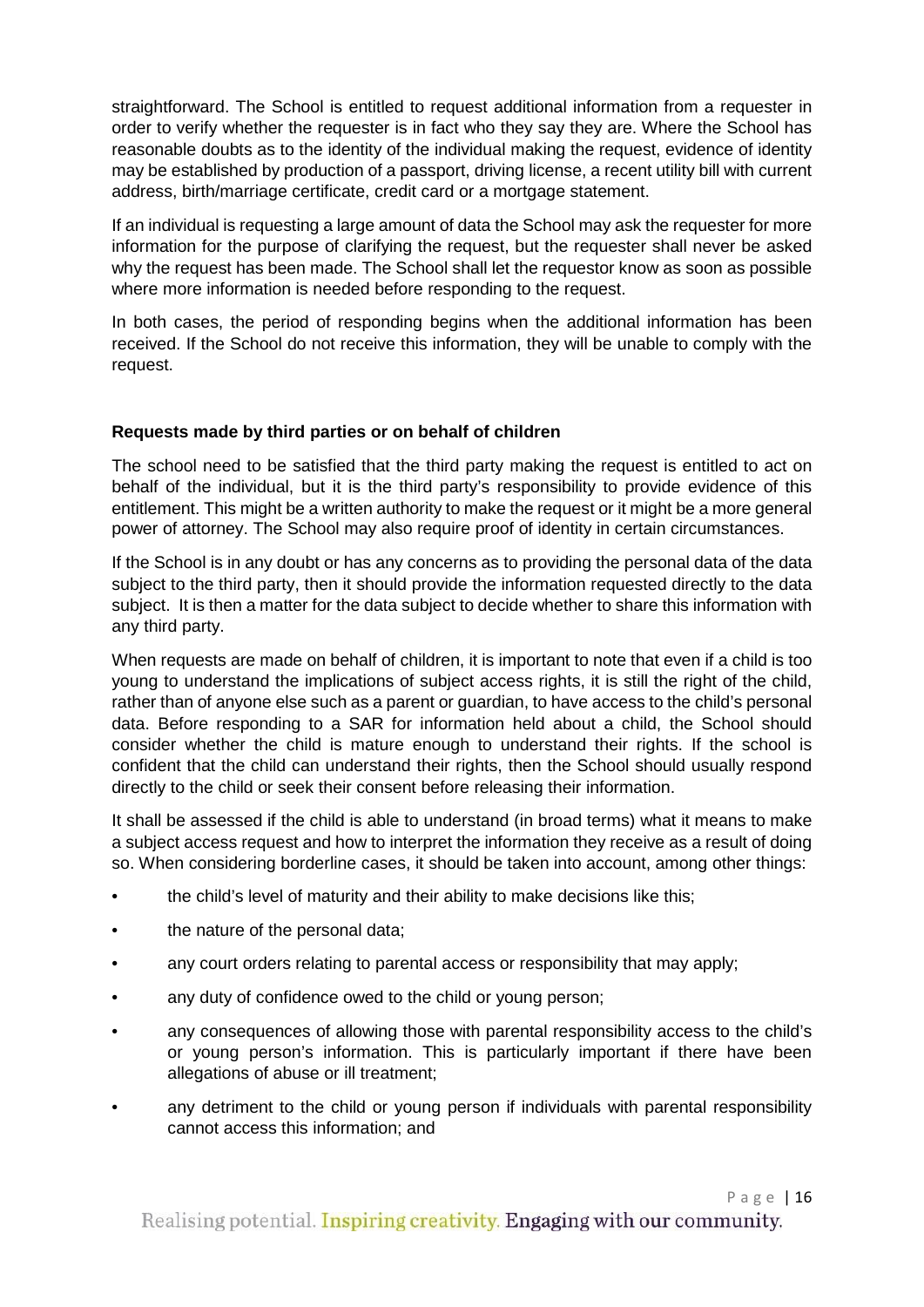• any views the child or young person has on whether their parents should have access to information about them.

Generally, a person aged 12 years or over is presumed to be of sufficient age and maturity to be able to exercise their right of access, unless the contrary is shown. In relation to a child 12 years of age or older, then provided that the School is confident that they understand their rights, and there is no reason to believe that the child does not have the capacity to make a request on their own behalf, the School will require the written authorisation of the child before responding to the requester, or provide the personal data directly to the child.

The School may also refuse to provide information to parents if there are consequences of allowing access to the child's information – for example if it is likely to cause detriment to the child.

# **Fee for responding to a SAR**

The School will usually deal with a SAR free of charge. Where a request is considered to be manifestly unfounded or excessive a fee to cover administrative costs may be requested. If a request is considered to be manifestly unfounded or unreasonable the School will inform the requester why this is considered to be the case and that the School will charge a fee for complying with the request.

A fee may also be requested in relation to repeat requests for copies of the same information. In these circumstances a reasonable fee will be charged taking into account the administrative costs of providing the information.

If a fee is requested, the period of responding begins when the fee has been received.

#### **Time Period for Responding to a SAR**

The School has one calendar month to respond to a SAR. This will run from the day that the request was received or from the day when any additional identification or other information requested is received, or payment of any required fee has been received.

The circumstances where the School is in any reasonable doubt as to the identity of the requester, this period will not commence unless and until sufficient information has been provided by the requester as to their identity, and in the case of a third party requester, the written authorisation of the data subject has been received.

The period for response may be extended by a further two calendar months in relation to complex requests. What constitutes a complex request will depend on the particular nature of the request. The DPO must always be consulted in determining whether a request is sufficiently complex as to extend the response period.

Where a request is considered to be sufficiently complex as to require an extension of the period for response, the School will need to notify the requester within one calendar month of receiving the request, together with reasons as to why this extension is considered necessary.

#### **School closure periods**

Requests received during or just before school closure periods may not be able to be responded to within the one calendar month response period. This is because the School will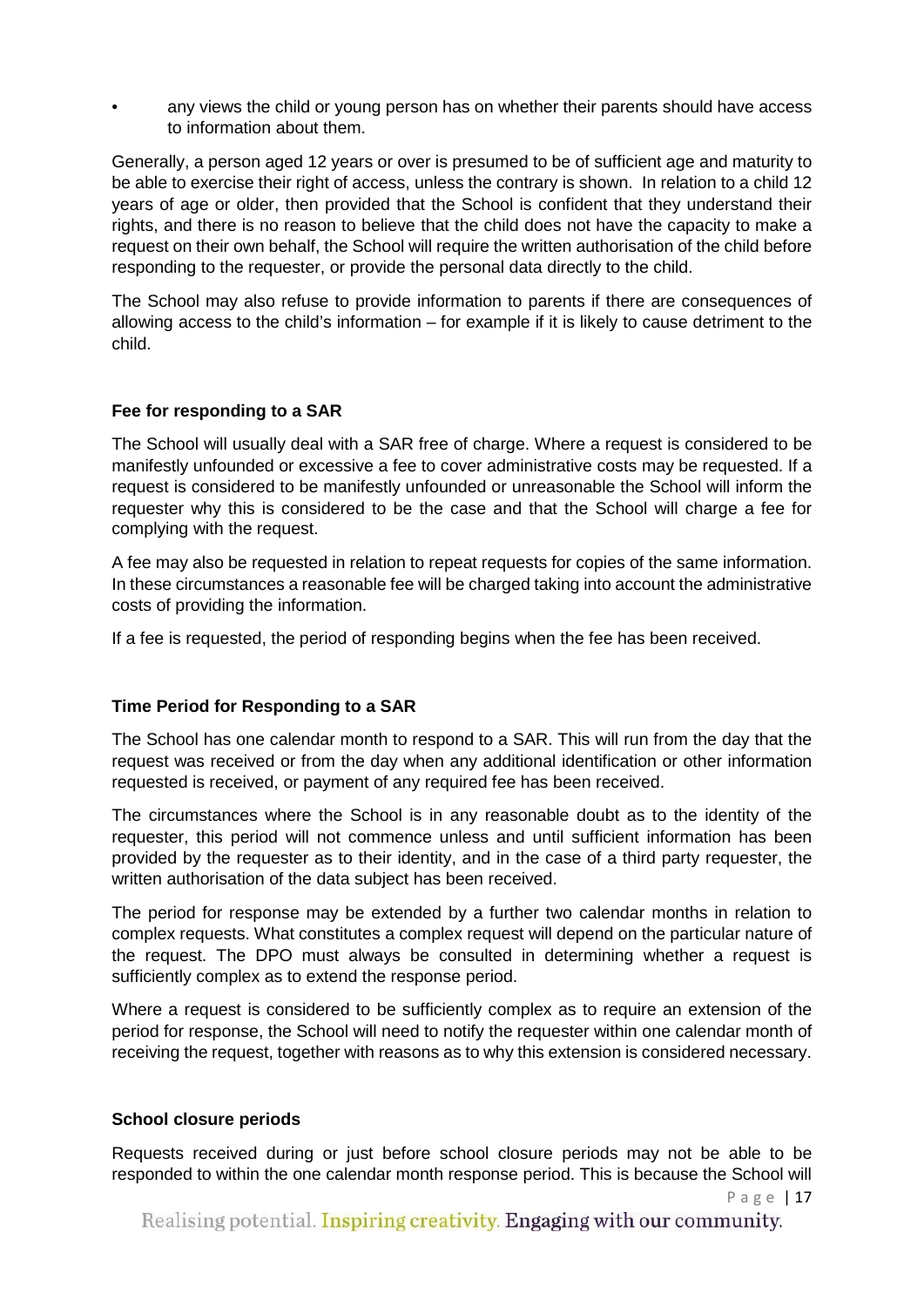be closed and no one will be on site to review emails and comply with the request during the period of closure. As a result, it is unlikely that your request will be able to be dealt with during this time. We may not be able to acknowledge your request during this time (i.e. until a time when we receive the request), however, if we can acknowledge the request we may still not be able to deal with it until the School re-opens. The School will endeavour to comply with requests as soon as possible and will keep in communication with you as far as possible. If your request is urgent, please provide your request during term times and not during/close to closure periods.

# **Information to be provided in response to a request**

The individual is entitled to receive access to the personal data we process about him or her and the following information:

- the purpose for which we process the data;
- the recipients or categories of recipient to whom the personal data has been or will be disclosed, in particular where those recipients are in third countries or international organisations;
- where possible, the period for which it is envisaged the personal data will be stored, or, if not possible, the criteria used to determine that period;
- the fact that the individual has the right:
	- o to request that the Company rectifies, erases or restricts the processing of his personal data; or
	- o to object to its processing;
	- o to lodge a complaint with the ICO;
	- o where the personal data has not been collected from the individual, any information available regarding the source of the data;
	- o any automated decision we have taken about him or her together with meaningful information about the logic involved, as well as the significance and the envisaged consequences of such processing for him or her.

The information should be provided in a way that is concise, transparent, easy to understand and easy to access using clear and plain language, with any technical terms, abbreviations or codes explained. The response shall be given in writing if the SAR was made in writing in a commonly-used electronic format.

The information that the School are required to supply in response to a SAR must be supplied by reference to the data in question at the time the request was received. However, as the School have one month in which to respond the School is allowed to take into account any amendment or deletion made to the personal data between the time the request is received and the time the personal data is supplied if such amendment or deletion would have been made regardless of the receipt of the SAR.

The School is therefore, allowed to carry out regular housekeeping activities even if this means deleting or amending personal data after the receipt of a SAR. The School is not allowed to amend or delete data to avoid supplying the data.

#### **How to locate information**

The personal data the School need to provide in response to a data subject access request may be located in several of the electronic and manual filing systems. This is why it is important to identify at the outset the type of information requested so that the search can be focused.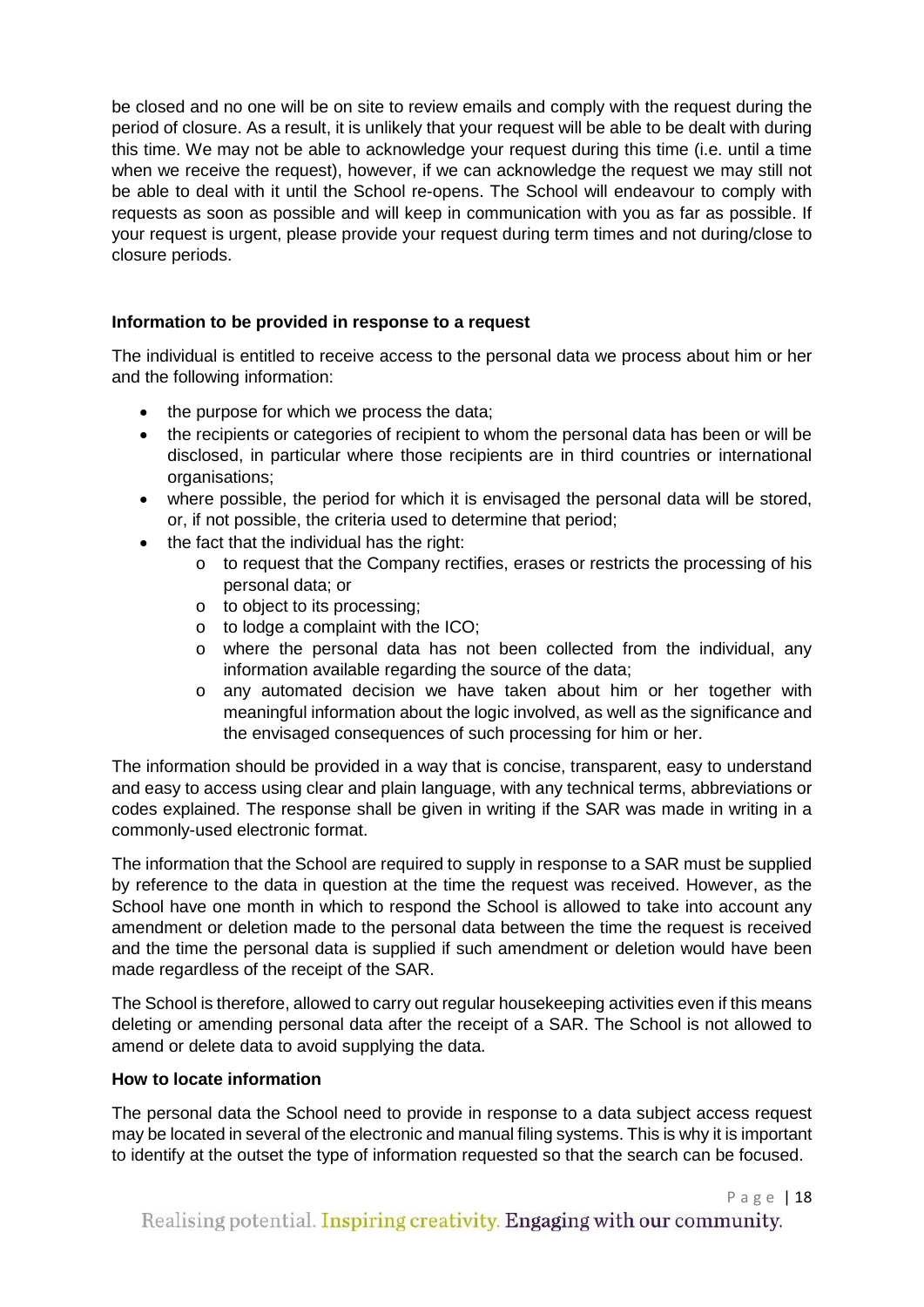Depending on the type of information requested, the School may need to search all or some of the following:

- electronic systems, e.g. databases, networked and non-networked computers, servers, customer records, human resources system, email data, back up data, CCTV;
- manual filing systems in which personal data is accessible according to specific criteria, e.g. chronologically ordered sets of manual records containing personal data;
- data systems held externally by our data processors;
- occupational health records;
- pensions data;
- insurance benefit information.

The School should search these systems using the individual's name, employee number or other personal identifier as a search determinant.

#### **Protection of third parties -exemptions to the right of subject access**

There are circumstances where information can be withheld pursuant to a SAR. These specific exemptions and requests should be considered on a case by case basis.

The School will consider whether it is possible to redact information so that this does not identify those third parties. If their data cannot be redacted (for example, after redaction it is still obvious who the data relates to) then the School do not have to disclose personal data to the extent that doing so would involve disclosing information relating to another individual (including information identifying the other individual as the source of information) who can be identified from the information unless:

- the other individual has consented to the disclosure; or
- it is reasonable to comply with the request without that individual's consent.

In determining whether it is reasonable to disclose the information without the individuals consent, all of the relevant circumstances will be taken into account, including:

- the type of information that they would disclose;
- any duty of confidentiality they owe to the other individual;
- any steps taken to seek consent from the other individual;
- whether the other individual is capable of giving consent; and
- any express refusal of consent by the other individual.

It needs to be decided whether it is appropriate to disclose the information in each case. This decision will involve balancing the data subject's right of access against the other individual's rights. If the other person consents to the school disclosing the information about them, then it would be unreasonable not to do so. However, if there is no such consent, the school must decide whether to disclose the information anyway. If there are any concerns in this regard then the DPO should be consulted.

#### **Other exemptions to the right of subject access**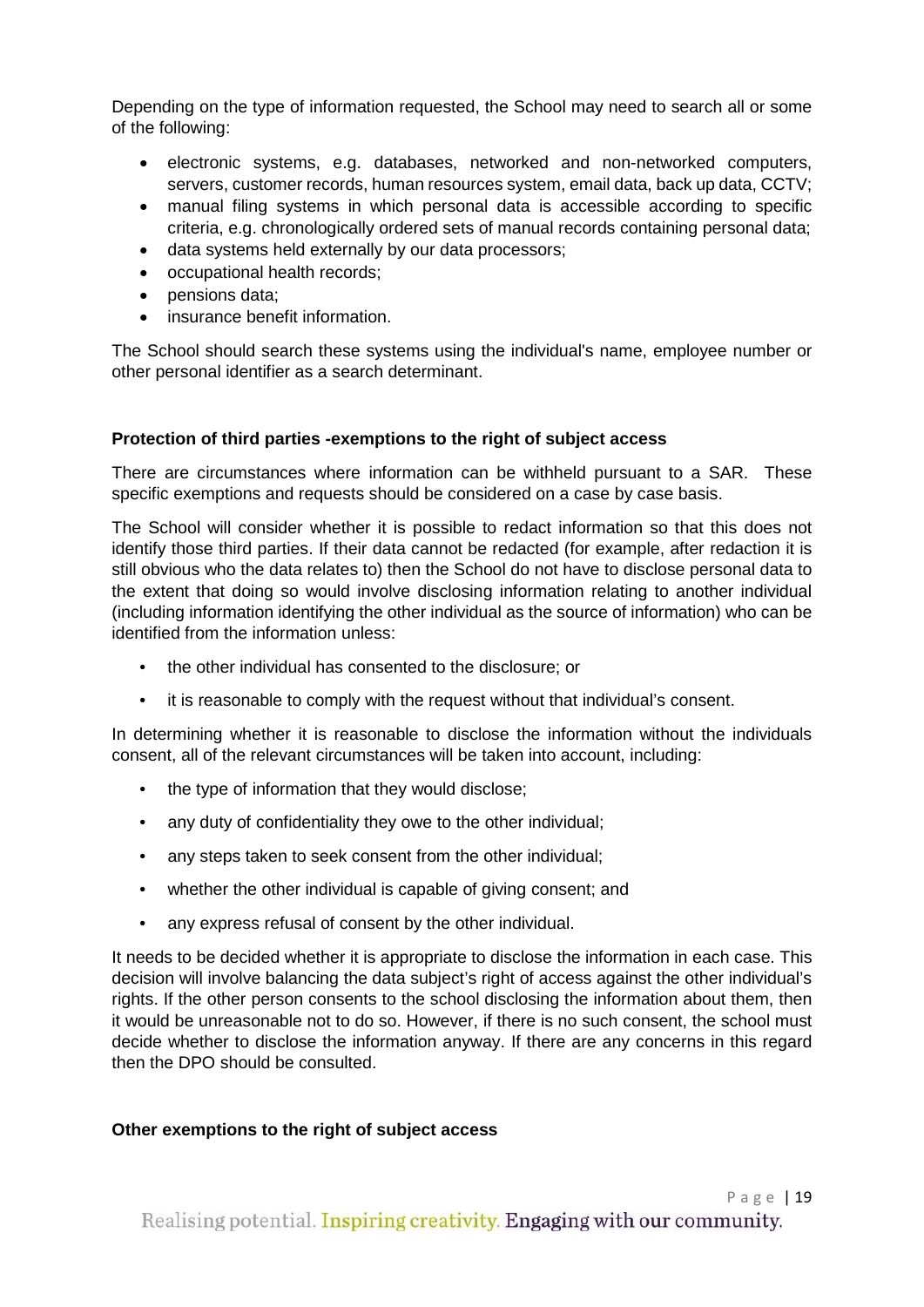In certain circumstances the School may be exempt from providing some or all of the personal data requested. These exemptions are described below and should only be applied on a caseby-case basis after a careful consideration of all the facts.

Crime detection and prevention: The School do not have to disclose any personal data being processed for the purposes of preventing or detecting crime; apprehending or prosecuting offenders; or assessing or collecting any tax or duty.

Confidential references: The School do not have to disclose any confidential references given to third parties for the purpose of actual or prospective:

- education, training or employment of the individual;
- appointment of the individual to any office; or
- provision by the individual of any service

This exemption does not apply to confidential references that the School receive from third parties. However, in this situation, granting access to the reference may disclose the personal data of another individual (i.e. the person giving the reference), which means that the School must consider the rules regarding disclosure of third-party data set out above before disclosing the reference.

Legal professional privilege: The School do not have to disclose any personal data which are subject to legal professional privilege.

Management forecasting: The School do not have to disclose any personal data processed for the purposes of management forecasting or management planning to assist us in the conduct of any business or any other activity.

Negotiations: The School do not have to disclose any personal data consisting of records of intentions in relation to any negotiations with the individual where doing so would be likely to prejudice those negotiations.

#### **Refusing to respond to a request**

The school can refuse to comply with a request if the request is manifestly unfounded or excessive*,* taking into account whether the request is repetitive in nature.

If a request is found to be manifestly unfounded or excessive the school can:

- request a "reasonable fee" to deal with the request; or
- refuse to deal with the request.

In either case the school need to justify the decision and inform the requestor about the decision.

The reasonable fee should be based on the administrative costs of complying with the request. If deciding to charge a fee the school should contact the individual promptly and inform them. The school do not need to comply with the request until the fee has been received.

#### **Record keeping**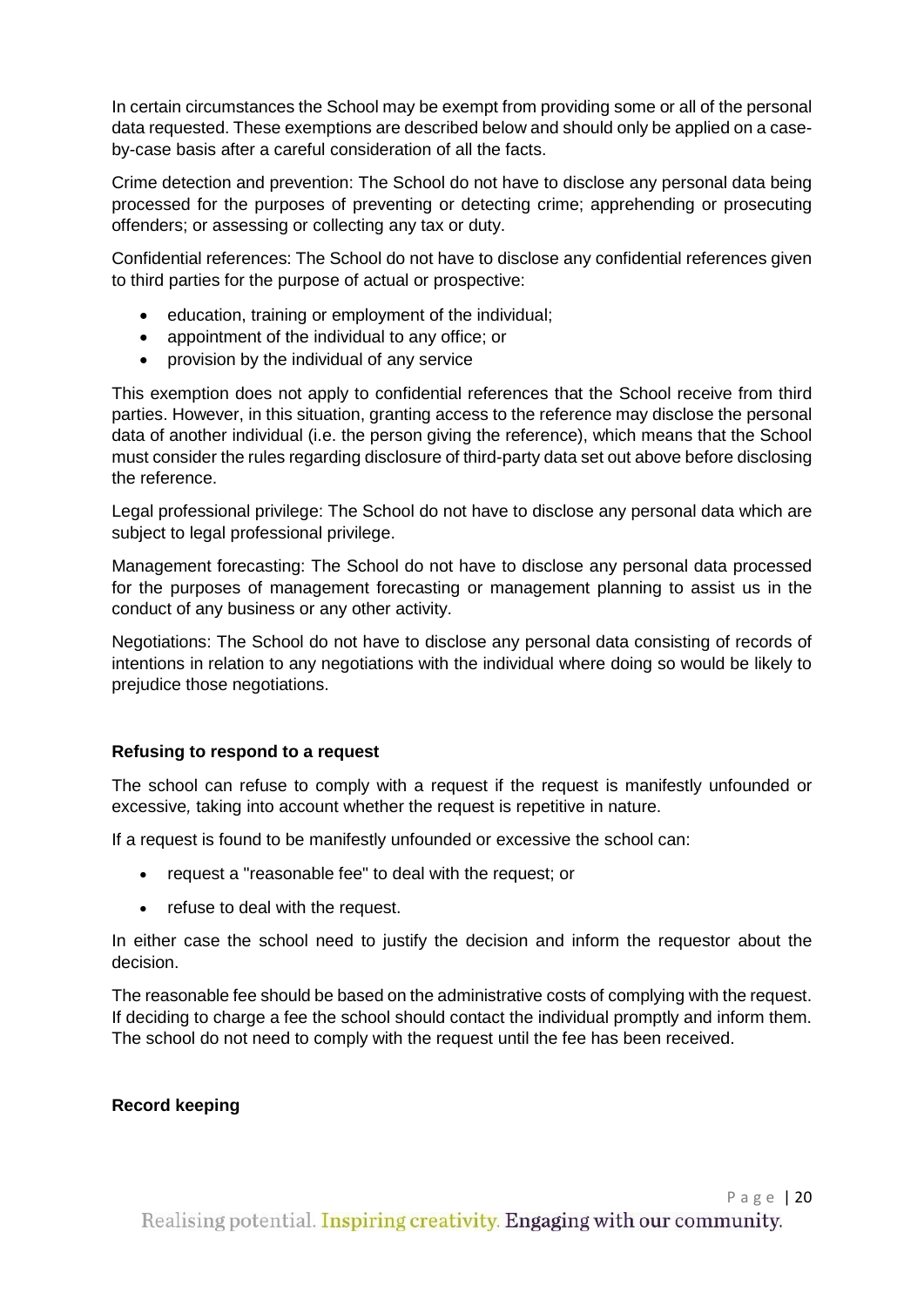A record of all subject access requests shall be kept by the Business Manager. The record shall include the date the SAR was received, the name of the requester, what data the School sent to the requester and the date of the response.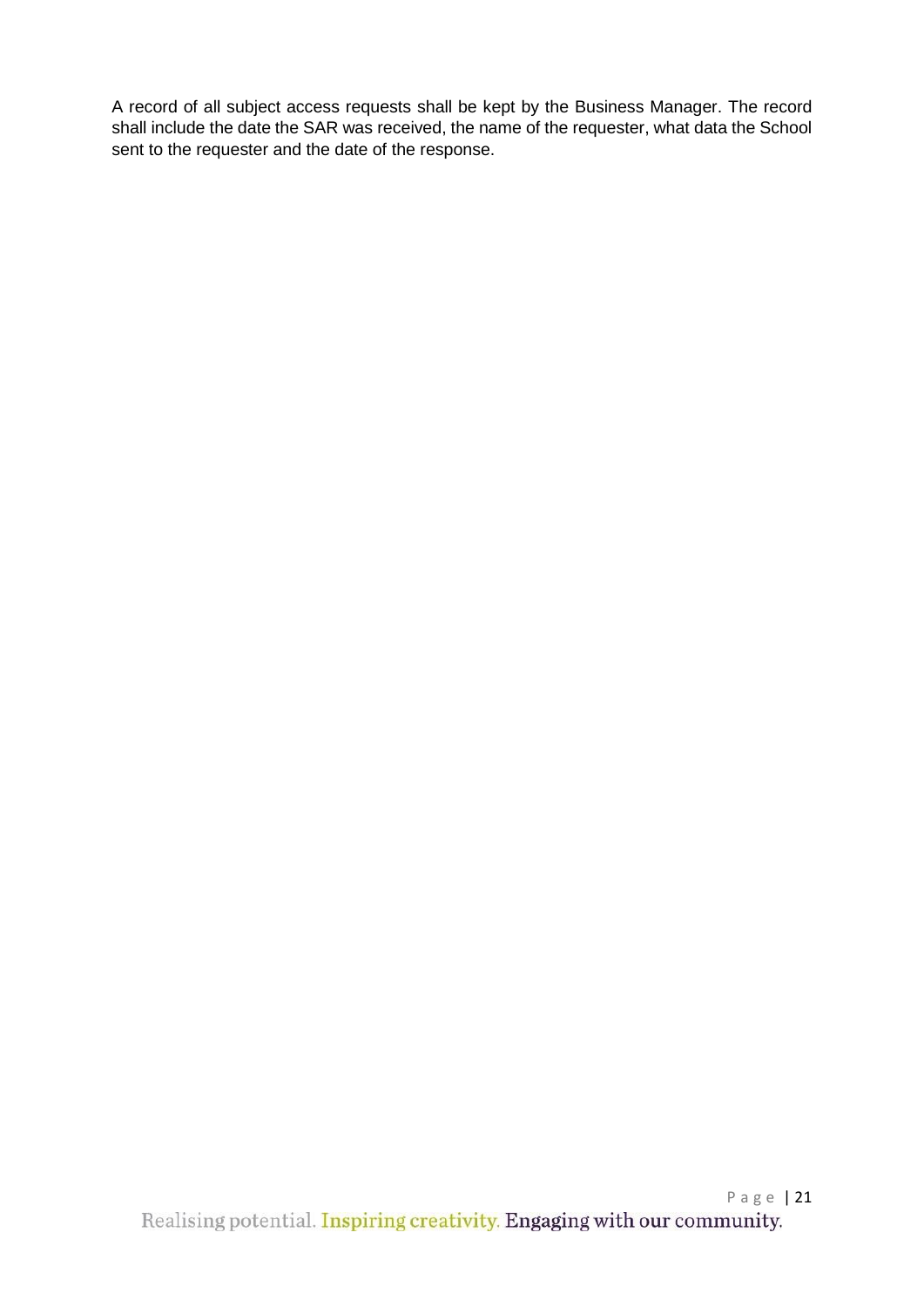# Appendix 2 – Subject Access Request Form

The Data Protection Act 2018 provides you, the data subject, with a right to receive a copy of the data/information we hold about you or to authorise someone to act on your behalf. Please complete this form if you wish to make a request for your data. Your request will normally be processed within one calendar month upon receipt of a fully completed form and proof of identity.

# **Proof of Identity**

We require proof of your identity before we can disclose personal data. Proof of your identity should include a copy of a document such as your birth certificate, passport, driving licence, official letter addressed to you at your address e.g. bank statement, recent utilities bill or council tax bill. The document should include your name, date of birth and current address. If you have changed your name, please supply relevant documents evidencing the change.

#### **Section 1**

Please fill in the details of the data subject (i.e. the person whose data you are requesting). If you are not the data subject and you are applying on behalf of someone else, please fill in the details of the data subject below and not your own.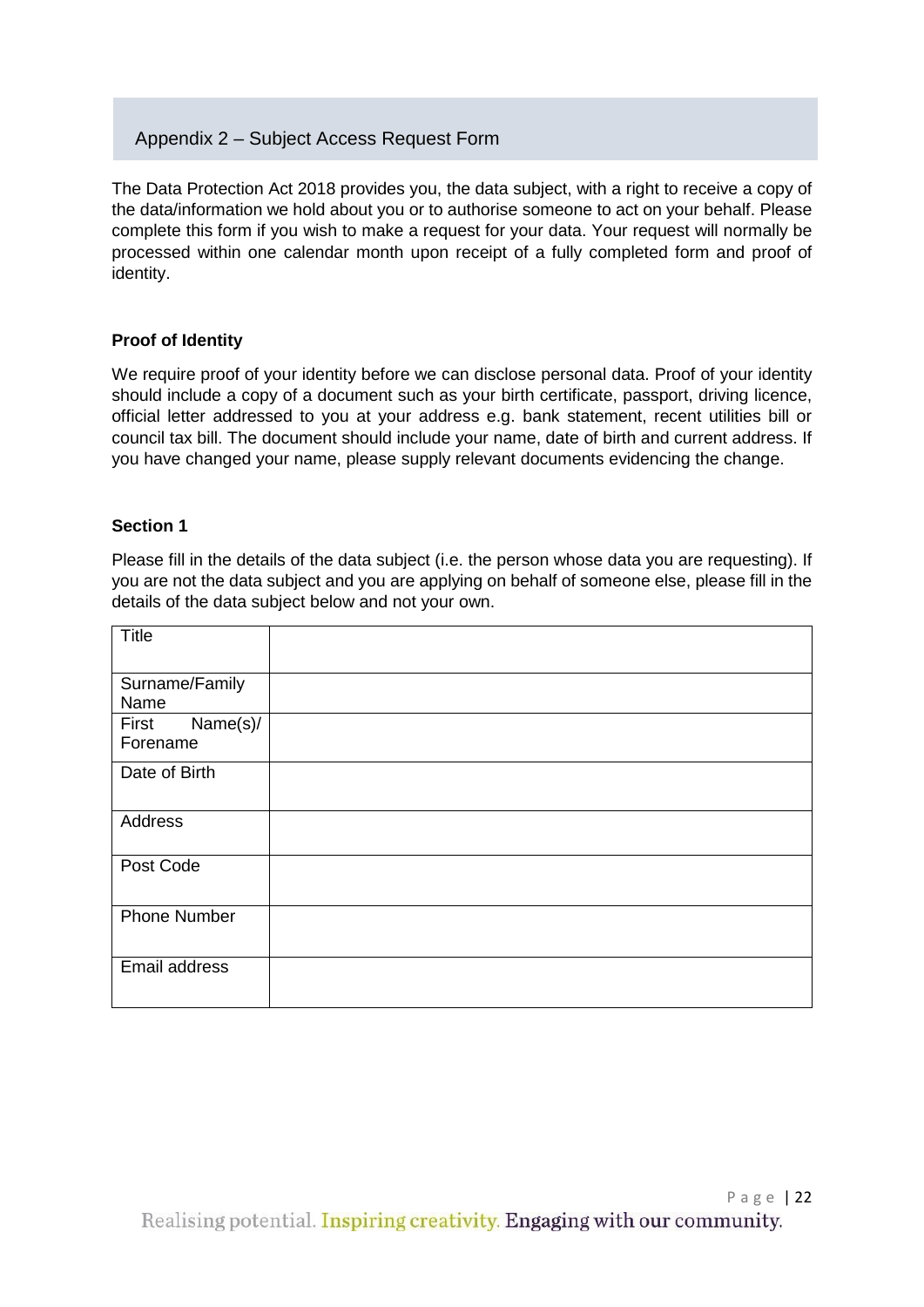I am enclosing the following copies as proof of identity (please tick the relevant box):

- □ Birth certificate
- Driving licence
- D Passport
- □ An official letter to my address

#### **Personal Information**

*If you only want to know what information is held in specific records, please indicate in the box below. Please tell us if you know in which capacity the information is being held, together with any names or dates you may have. If you do not know exact dates, please give the year(s) that you think may be relevant.* 

**Details:** 

#### **Employment records**:

If you are, or have been employed by the School and are seeking personal information in relation to your employment please provide details of your department and dates of employment.

**Details:**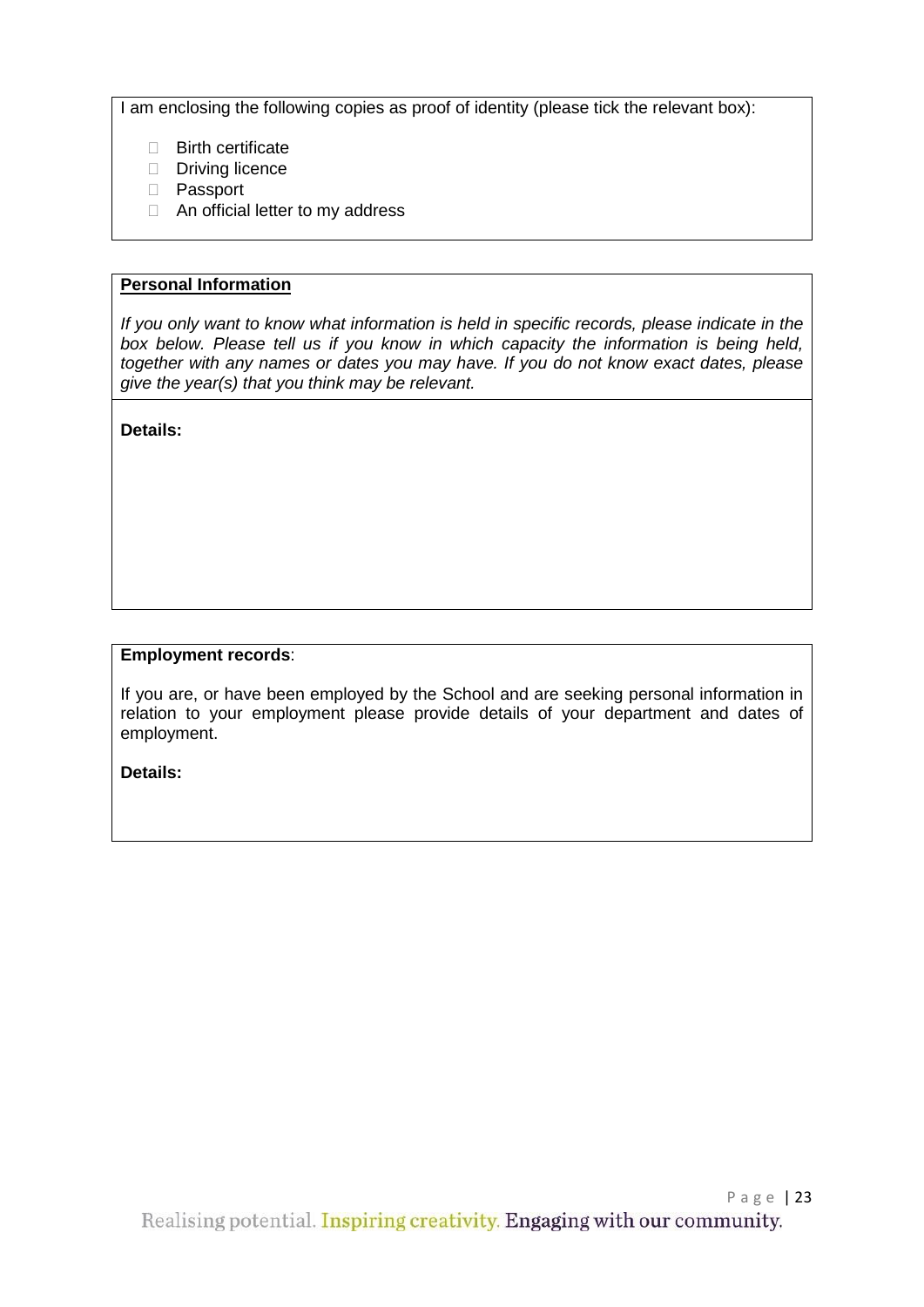# **Section 2**

Please complete this section of the form with your details if you are acting on behalf of someone else (i.e. the data subject).

If you are **NOT** the data subject, but an agent appointed on their behalf, you will need to provide evidence of your identity as well as that of the data subject and proof of your right to act on their behalf.

| Title                      |  |
|----------------------------|--|
| Family<br>Surname/<br>Name |  |
| First                      |  |
| Name(s)/Forenames          |  |
| Date of Birth              |  |
| Address                    |  |
| Post Code                  |  |
| <b>Phone Number</b>        |  |

I am enclosing the following copies as proof of identity (please tick the relevant box):

- **Birth certificate**
- Driving licence
- D Passport
- □ An official letter to my address

**What is your relationship to the data subject?** (e.g. parent, carer, legal representative)

I am enclosing the following copy as proof of legal authorisation to act on behalf of the data subject:

- $\Box$  Letter of authority
- □ Lasting or Enduring Power of Attorney
- □ Evidence of parental responsibility
- □ Other (give details):